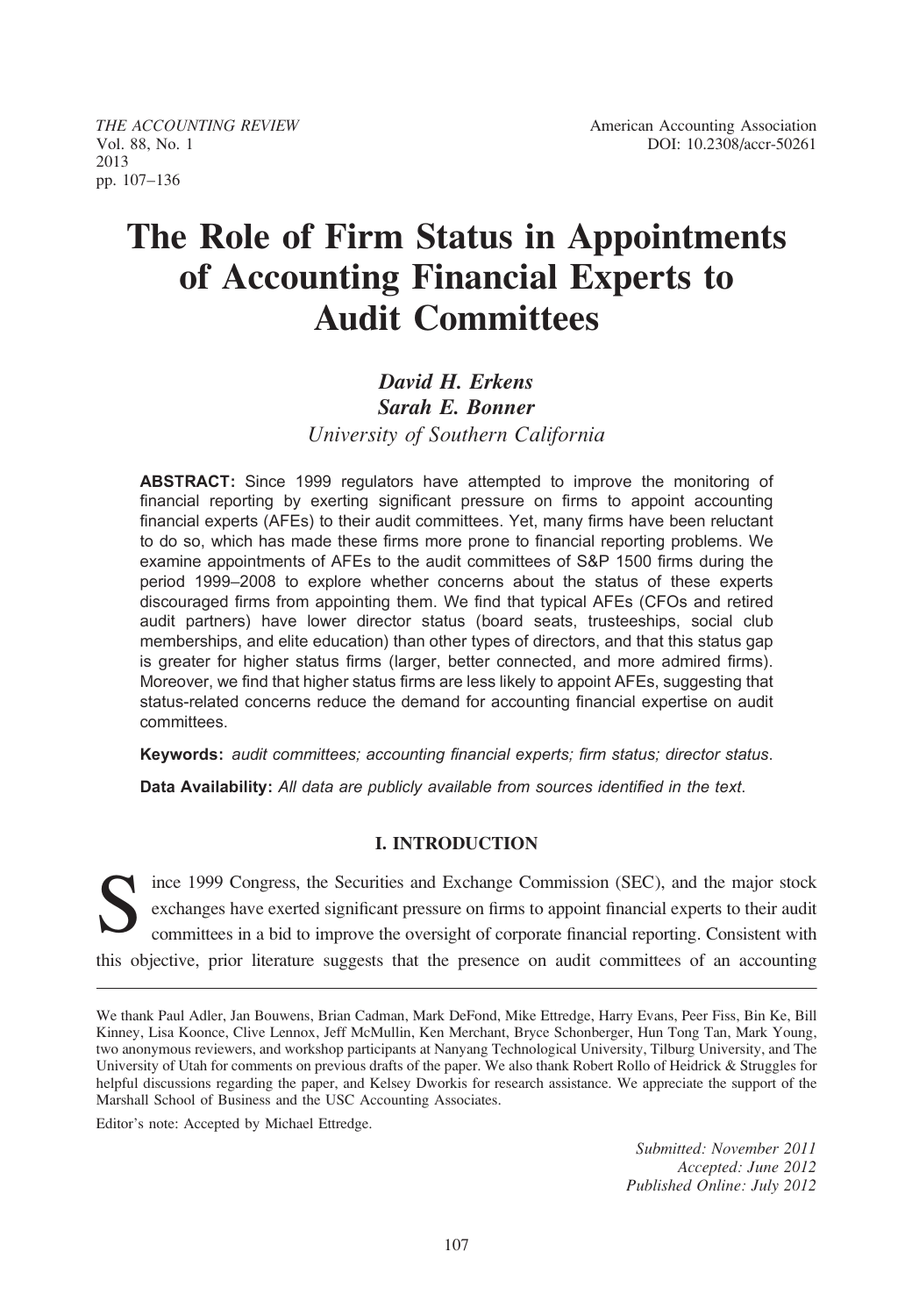financial expert<sup>1</sup> (AFE) is associated with positive financial reporting outcomes such as a lower probability of having restatements [\(Abbott et al. 2004; Agrawal and Chadha 2005\).](#page-24-0) Yet, many firms have been reluctant to appoint an AFE, which has made these firms more prone to having financial reporting problems. Indeed, reporting problems such as restatements have proliferated during the 2000s and have come at a significant cost to shareholders ([Burks 2011\).](#page-24-0)

The purpose of this study is to examine the effects of a factor that we believe has played a key role in some firms' reluctance to appoint AFEs—firm status.<sup>2</sup> A firm's status is its position in a hierarchy of a set of firms—a hierarchy that is based on various types of connections to other firms such as exchange relationships ([Podolny 2005\).](#page-26-0) Firms with more and better connections appear higher in the status hierarchy. Firm status can have economic consequences because it is used as a signal of firm quality when there is uncertainty about quality. Further, status can ''leak'' through connections. For example, a firm of higher status that engages in an exchange such as a joint venture with a firm of lower status can experience decreased status. Thus, high status firms are reluctant to enter into relationships with lower status partners, including relationships with corporate board members [\(Podolny 1994\).](#page-26-0)

We propose that higher status firms have been reluctant to appoint AFEs to their audit committees and boards because these individuals would lack the requisite director status to serve on their boards. Like firm status, director status reflects a director's position in a hierarchy—one that is based on corporate and social connections that derive largely from an individual's personal network and elite institutional affiliations ([Domhoff 2009\).](#page-25-0) Drawing on theory from sociology and management about director status, and on our understanding of the education and career paths of the typical AFE who is a CFO or retired audit partner, $3$  we hypothesize that AFEs have lower status than other individuals typically appointed to boards, e.g., retired or sitting CEOs. Further, because both economic and social factors generally enable higher status firms to attract higher status board members, we hypothesize that higher status firms generally are able to attract higher status directors, including higher status AFEs. However, while not all AFEs are ''typical,'' we propose that there is an insufficient supply of higher status AFEs to sit on the audit committees of higher status firms, because higher status directors such as CEOs tend not to rise through the accounting function [\(Spencer Stuart 2008\).](#page-26-0) Consequently, we expect that some higher status firms were forced to consider a CFO or a retired audit partner for their audit committees. If, as we propose, higher status firms generally have higher status board members (e.g., [Fahlenbrach et al. 2010\),](#page-25-0) then we hypothesize that the mismatch in status between the typical AFE candidate and the average status of sitting directors is larger for higher status firms.

Most important, we expect this mismatch in status to be negatively related to the probability that an AFE is appointed to the audit committee. First, directors are primarily outsiders and, consequently, their status can "leak" to the firm as can the status of exchange partners ([Davis and](#page-25-0) [Robbins 2005;](#page-25-0) [Shropshire 2010\).](#page-26-0) Thus, we expect sitting directors of higher status firms to be more concerned than those of lower status firms that the appointment of an AFE would damage the firm's

 $3$  Consistent with our characterization of the typical AFE, 68 percent of the appointed experts are or have been a CFO, and 24 percent are retired audit partners.



The Accounting Review January 2013

<sup>1</sup> Accounting financial experts are individuals who have knowledge of GAAP that has been obtained through direct experience in accounting and/or auditing positions. These are the individuals the SEC originally proposed as ''financial experts'' (SEC [2002\).](#page-26-0) However, the final SEC rule (SEC [2003\)](#page-26-0) allowed for individuals who have obtained knowledge of GAAP by supervising or otherwise monitoring the performance of others who are directly engaged in accounting and/or auditing functions to qualify as well. These individuals are referred to as "supervisory financial experts."

 $\frac{1}{2}$  We do not examine firms' decisions regarding the *designation* of particular individuals as "financial experts" for disclosure purposes. These are separate decisions that may be affected by other factors. Nevertheless, the majority of AFEs appointed to audit committees are also designated as financial experts.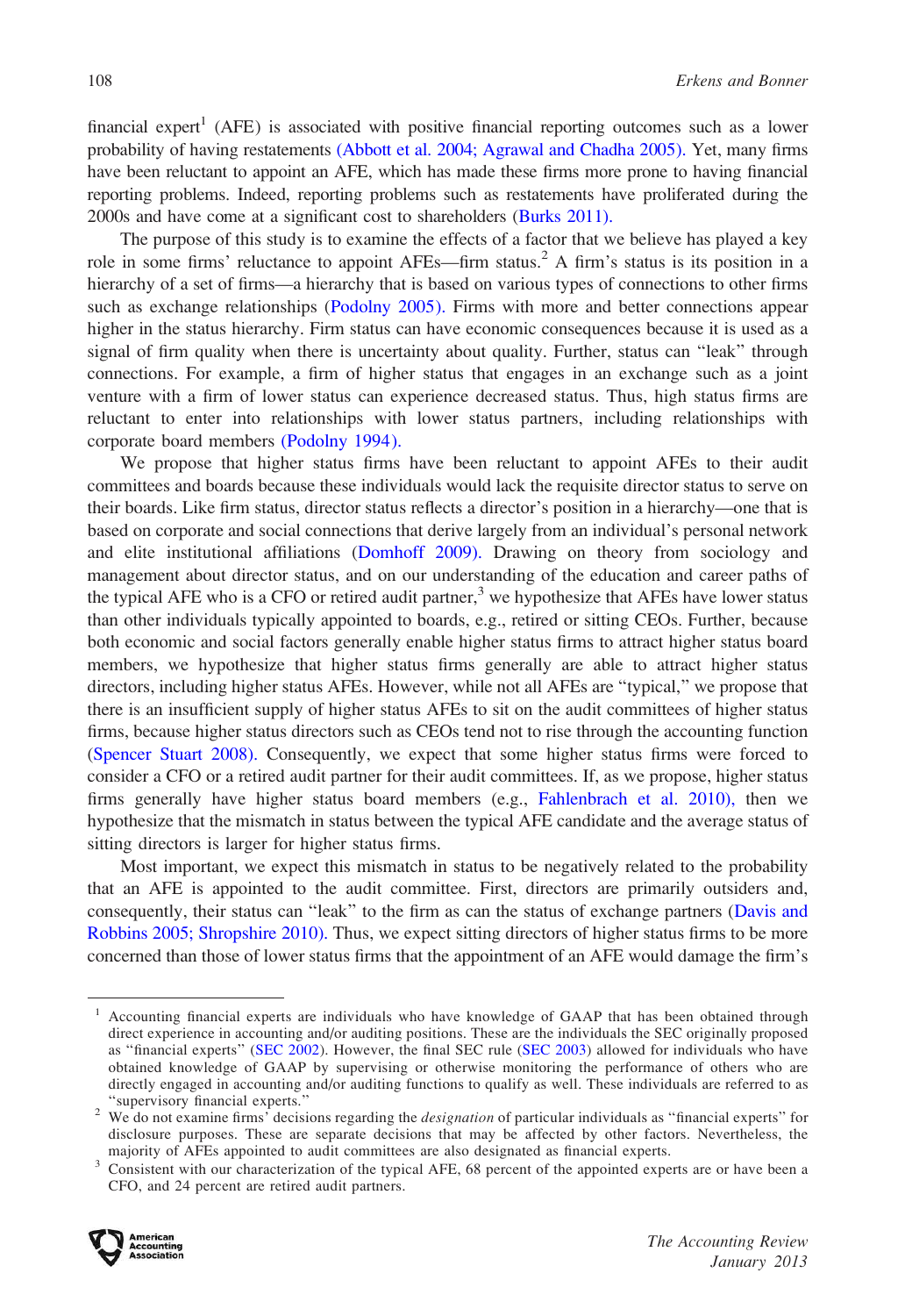status. Second, we expect sitting directors of higher status firms to have personal incentives to use their firm's status to appoint other high status directors. Specifically, other high status directors provide sitting directors with access to prestigious positions ([Westphal and Khanna 2003\).](#page-26-0) They also are more similar to sitting directors with respect to their social status, thereby reducing the uncertainty about what it is like to work with these individuals [\(Boone et al. 2004\).](#page-24-0) Overall, we hypothesize that higher status firms are less likely to appoint AFEs to their audit committees than are lower status firms.

We test our hypotheses by examining the appointment of AFEs to the audit committees of S&P 1500 firms that did not previously have AFEs on their audit committees during the period 1999–2008. We use S&P 1500 firms because we expect status to be particularly salient to firms within this group, and start our sample period in 1999 because that is when regulators first exerted pressure on firms to appoint AFEs to their audit committees. Following [DeFond et al. \(2005\),](#page-25-0) we classify directors as being AFEs if their background descriptions include terms reflecting direct accounting or auditing experience, including chief financial officer and certified public accountant. Drawing on the sociology and management literatures, we measure firm status using a factor score that includes a firm's market capitalization (e.g., [Fombrun and Shanley 1990; Greve 2005\),](#page-25-0) the number of firms the focal firm is connected to through common board members (e.g., [Greve 2005\),](#page-25-0) and a firm's overall rating in Fortune's annual survey of America's Most Admired Companies (e.g., [Fombrun and Shanley 1990;](#page-25-0) [Sullivan et al. 2007\).](#page-26-0)<sup>4</sup> Following [Belliveau et al. \(1996\),](#page-24-0) we measure director status using an index that includes the number of public boards on which a director serves, the number of trusteeships a director holds, the number of social clubs to which a director belongs, and a measure that captures the prestige of the undergraduate institution a director attended.

Our predictions are supported. We find that AFEs, on average, have lower director status than other audit committee appointees and board members more generally. Thus, firms that appoint AFEs to their audit committees tend to be confronted with a gap between the director status of these individuals and other board members. Consistent with higher status firms being better able to attract higher status board members, we find a positive association between firm status and director status, and also that higher status firms appoint higher status AFEs. Moreover, consistent with an insufficient supply of higher status AFEs, we find that higher status firms face the largest gap between the director status of AFEs and sitting directors. Most important, we find that higher status firms are less likely to appoint AFEs to their audit committees. Consistent with our assertion that higher status firms were concerned about the lack of high status AFEs, our estimates of the potential supply of qualified AFEs show a shortage of these individuals only when we require that they have a high level of director status. Finally, preliminary analyses indicate that the negative status-AFE appointment relationship appears to be driven more by sitting directors' personal incentives than by concerns about damaging firm status.

We conduct a number of analyses to rule out various alternative explanations for our findings regarding the effects of firm status. First, prior research has found that firms tend to appoint directors who are similar to sitting directors in personal social status, as reflected by demographics (e.g., [Westphal and Zajac 1995\).](#page-26-0) We find that AFEs do not differ from other directors with respect to personal social status. Second, both the inclusion of multiple control variables and further analyses suggest that our results are not driven by higher status firms: (1) benefiting less from appointing AFEs to their audit committees, (2) requiring directors with different types of expertise, and (3) generally being more resistant to making changes to the board. Inconsistent with higher

<sup>&</sup>lt;sup>4</sup> Further analyses discussed in Section V show that our results are robust to using each firm status component separately. They also are robust to replacing the market capitalization component with a measure that captures a firm's annual rank by sales within its industry and using the market capitalization measure as a control variable instead.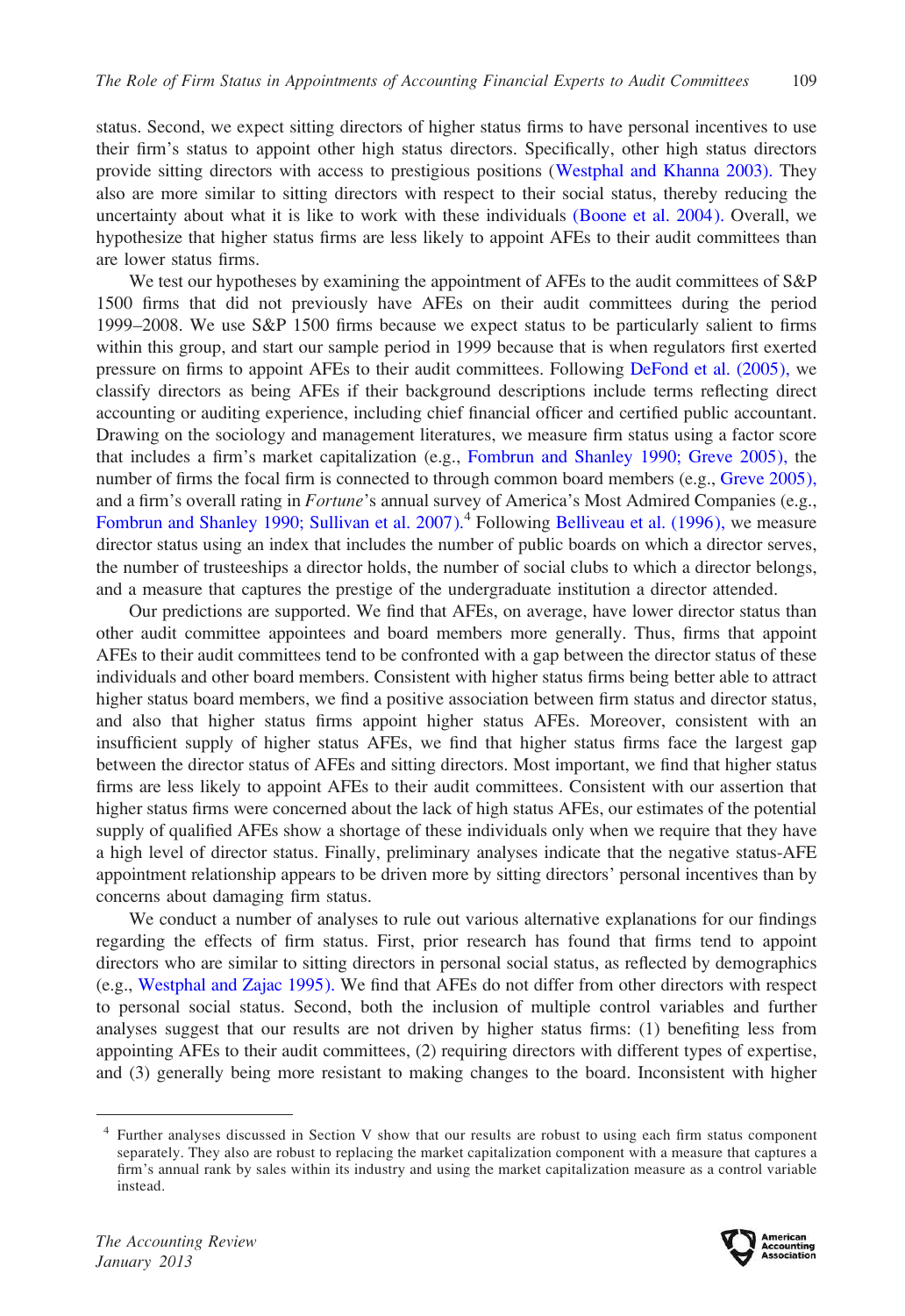status firms benefiting less from the appointment of AFEs, market reactions to appointments are not associated with firm status. Next, inconsistent with higher status firms requiring directors with different types of expertise, most firms do not replace existing board members to make room for AFEs, but rather add AFEs to the board; further, the decision to add versus replace is not related to the status of the firm. Finally, inconsistent with higher status firms being more resistant to making changes, boards of higher status firms do not differ from those of lower status firms with respect to the proportion of newly appointed board members.

This study contributes to the accounting literature in several ways. First, our primary contribution is finding that firms' concerns about director status influenced the demand for accounting financial expertise on audit committees. Our results suggest that status-related concerns can prevent firms from appointing to their boards individuals who have expertise—accounting expertise—that their boards lack. This finding also has implications for regulators. Both the exchanges and the SEC allowed for individuals without direct experience-based knowledge of GAAP but with high status, e.g., CEOs who have supervised AFEs, to qualify for regulatory purposes as "financial experts" ([Blue Ribbon](#page-24-0) [Committee](#page-24-0) 1999; SEC [2003\).](#page-26-0) In particular, in creating latitude in this area, the SEC moved away from the goal of the Sarbanes-Oxley Act (SOX), which was to swiftly improve financial reporting [\(U.S. Congress 2002\).](#page-26-0) Overall, the time period from 1999 forward may have had a higher rate of major financial reporting problems than it would have had the SEC not permitted latitude in this definition. Our findings regarding the effects of firm status are particularly problematic since results from additional analyses show that status effects did not decrease even with the advent of SOX, which should have made firms more concerned about financial reporting quality and less concerned about status. Further, preliminary analyses also suggest that our findings are at least partially driven by sitting directors' personal incentives to appoint high status directors.

Second, this is the first study in accounting to examine the effects of firm status. In so doing, we introduce the concepts of firm and director status, concepts that may be useful for explaining variation in other accounting and corporate governance practices. For example, firms with similar status or firms that have directors of similar status may adopt similar accounting practices, much as managers with similar backgrounds choose similar disclosure practices [\(Bamber et al. 2010\).](#page-24-0) Third, we also document other novel factors that are related to the appointment of AFEs. We find that audit fees, prior accounting difficulties, earnings quality, governance quality, growth opportunities, firm performance, firm age, and information provided by interlocked directors, local firms, and a firm's auditor all are related to the probability of appointing an AFE. The last finding is consistent with recent studies showing the spread of accounting practices through corporate connections (e.g., [Reppenhagen 2010;](#page-26-0) [Brown 2011\).](#page-24-0)

Next, Section II provides background. Section III develops our hypotheses. Section IV describes how we measure our variables and select our sample, and Section V presents the results. Section VI concludes.

#### II. ACCOUNTING FINANCIAL EXPERTS ON AUDIT COMMITTEES

#### History of Financial Expert Regulation

The pressure on firms to add AFEs to their audit committees began to increase in the late 1990s with then SEC Chairman Levitt's speech "The Numbers Game" [\(Levitt 1998\).](#page-25-0) Although his speech was related primarily to earnings management, Levitt also highlighted shortcomings of audit committees, particularly in the area of accounting expertise. The speech was followed by the formation of a Blue Ribbon Committee (BRC) to address Levitt's concerns.<sup>5</sup> Among the BRC's

<sup>&</sup>lt;sup>5</sup> The New York Stock Exchange and the National Association of Securities Dealers sponsored this committee.



The Accounting Review January 2013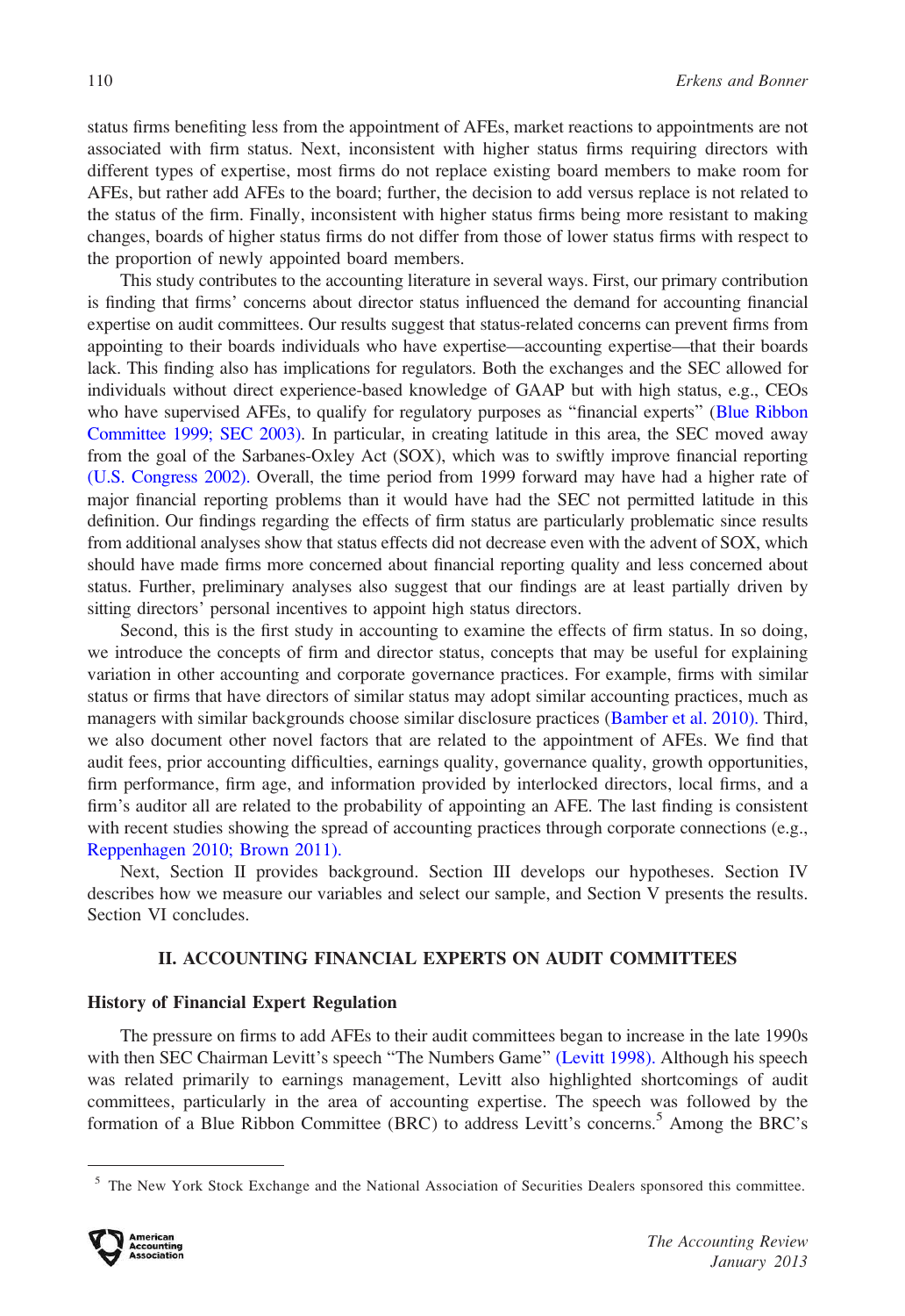recommendations was that ''at least one member of the audit committee have accounting or related financial management expertise'' (BRC 1999). The exchanges quickly created rules to implement this recommendation, but the rules allowed persons with either accounting or financial management expertise to meet the requirement. Thus, while they did not create a clear mandate to add AFEs to audit committees, they did create some regulatory pressure to do so.

In 2002, the U.S. Congress passed SOX in response to a number of accounting scandals. Section 407 of SOX placed additional pressure on firms to add AFEs to their audit committees, with the intention that these experts' presence would improve monitoring of financial reporting and prevent major accounting problems like those that occurred at Enron, Tyco, and other firms ([Agoglia](#page-24-0) et al. 2011). Specifically, Section 407 required the SEC to ''adopt rules (1) requiring a company to disclose whether its audit committee includes at least one member who is a financial expert, and (2) defining the term financial expert'' (SEC [2002\).](#page-26-0) In response, the SEC required that companies disclose the individual(s) on the audit committee who is (are) considered to be a ''financial expert(s)'' and discuss their qualifications or, if the firm did not have a ''financial expert'' on its audit committee, to disclose this fact and explain why.

Originally, the SEC proposed that a ''financial expert'' is an individual with knowledge of GAAP obtained from specific experience as an accountant or auditor (i.e., an AFE). However, this proposed definition turned out to be the ''most controversial aspect of the proposal'' (SEC [2003\).](#page-26-0) Consequently, while the SEC left intact the requirement that financial experts have knowledge of GAAP, it substantially broadened the experiences through which an individual might obtain this knowledge to include experience supervising or assessing the performance of accountants and/or auditors (SEC [2003\).](#page-26-0) This broadening allowed for a wide array of individuals to qualify as ''financial experts,'' in particular high status individuals such as CEOs. Overall, after Congress passed SOX and the SEC implemented the SOX provisions, although there still was no mandate to add AFEs to audit committees, the pressure to do so increased significantly.<sup>6</sup>

#### Benefits and Costs of Accounting Financial Experts

The regulatory action and controversy surrounding the importance and definition of ''financial expertise'' spawned a great deal of research. This research shows that the presence on audit committees of AFEs is related to a lower probability of negative accounting outcomes and a higher probability of positive accounting outcomes. Firms with at least one such individual on their audit committees are less likely to have restatements and fraud [\(Abbott et al. 2004; Agrawal and Chadha](#page-24-0) [2005\),](#page-24-0) and to have greater accruals quality (Bédard et al. 2004; [Carcello et al. 2009; Dhaliwal et al.](#page-25-0) [2010\)](#page-25-0) than firms with no AFEs. These firms also have greater accounting conservatism, but only in the presence of strong corporate governance practices ([Krishnan and Visvanathan 2008\).](#page-25-0) The market also reacts positively to the appointment of AFEs to the audit committee ([Davidson et al.](#page-25-0) [2004; DeFond et al. 2005\).](#page-25-0) Further, there is no significant market reaction to the appointment of individuals who have obtained knowledge of GAAP by supervising or otherwise monitoring the performance of others who are directly engaged in accounting and/or auditing functions ([Davidson](#page-25-0) [et al. 2004; DeFond et al. 2005\),](#page-25-0) and the presence of these individuals is not related to accounting conservatism [\(Krishnan and Visvanathan 2008\)](#page-25-0) or accruals quality [\(Carcello et al. 2009; Dhaliwal](#page-25-0) [et al. 2010\).](#page-25-0)

<sup>&</sup>lt;sup>6</sup> Although SOX and the SEC regulated *disclosure* regarding the presence of financial experts rather than mandating the *presence* of financial experts, there is evidence that firms felt compelled to comply because, for example, they were concerned about criticism from investors and the media (e.g., [Fleetwood Enterprises 2002\).](#page-25-0) In general, disclosure requirements can have a significant effect on the adoption of corporate governance practices ([Roe 2005\).](#page-26-0)

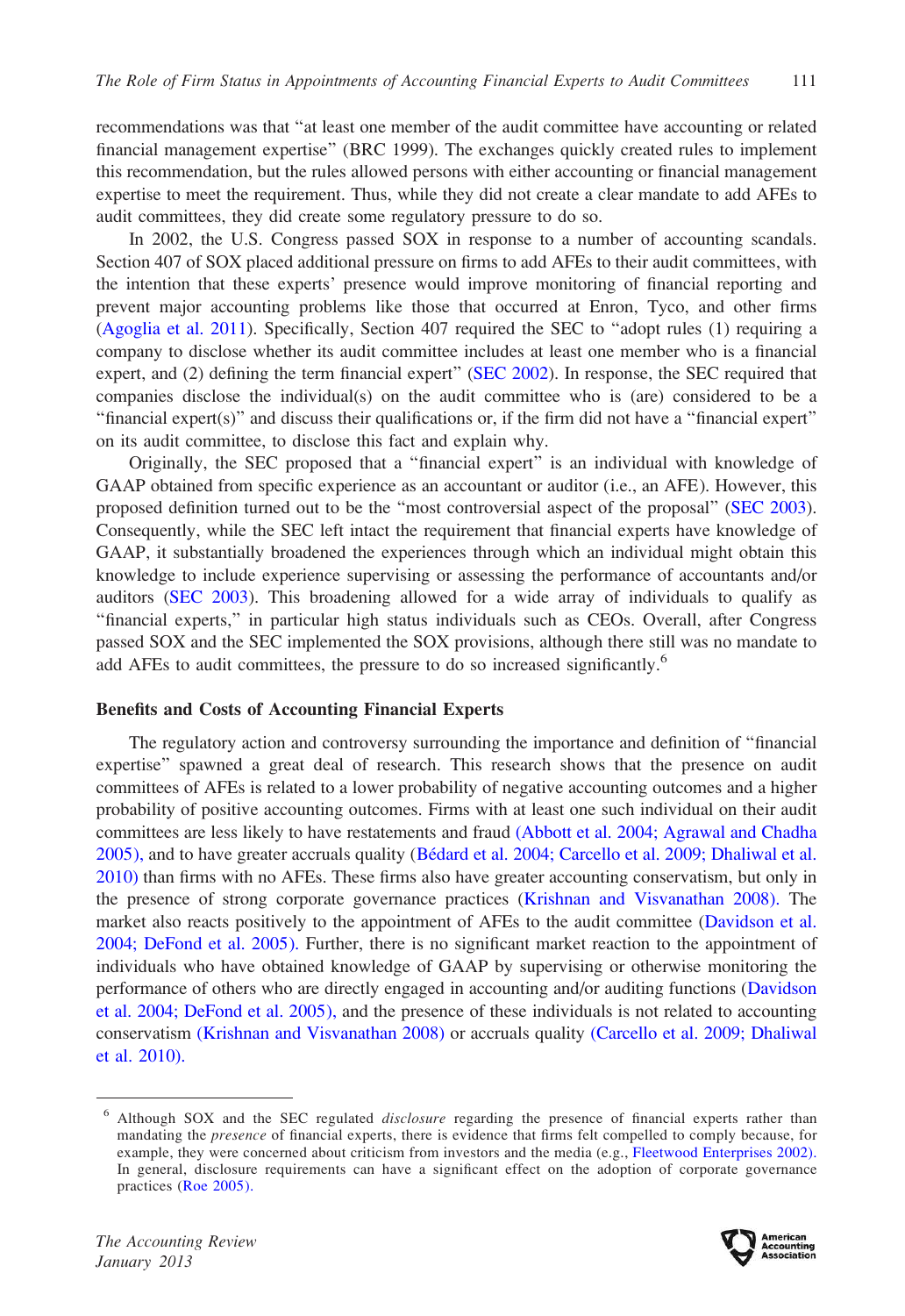Based on the research above, the presence of AFEs on audit committees appears to be a beneficial practice for firms to adopt. Given these findings and the significant regulatory pressure arising from the stock exchange rules, the passage of SOX, and the disclosure requirements instituted by the SEC in response to SOX, one would expect firms to have adopted this practice. Instead, many firms have been reluctant to do so, as reflected by comment letters that provide complaints about the SEC's initial proposal for implementing SOX (SEC [2003\).](#page-26-0)

First, firms argued that there would be an insufficient supply of individuals meeting both the knowledge and experience criteria (e.g., Mellon Financial  $2002$ ), with the supply gap being so large that firms might have to resort to appointing persons who are wholly unqualified for directorship such as junior auditors (e.g., [Kellogg 2002\).](#page-25-0) Second, firms protested that AFEs would lack other key director qualifications, including general management expertise, industry expertise, board experience, leadership skills, and communication skills, as well as key personal attributes such as integrity, a sense of accountability, and the independence that would allow them to ask difficult questions (e.g., [Mellon Financial 2002\).](#page-26-0) Apparently, firms perceived that audit committees' monitoring of financial reporting might suffer or at least not improve with the appointment of such individuals, contrary to the stated goal of SOX. Third, because of growing pressure to limit the size of boards [\(Yermack 1996\),](#page-26-0) firms were concerned that appointment of an AFE would involve replacement of a sitting audit committee member (e.g., [Fleetwood Enterprises 2002\).](#page-25-0) While firms acknowledged that an AFE might possess greater knowledge of GAAP, they apparently were concerned that an AFE's other characteristics and total skill set would be inferior to those of the person replaced (e.g., [Kellogg 2002\).](#page-25-0) Again, this belief would lead firms to perceive that the board's overall effectiveness would decline.

We argue that the above complaints about AFEs' inferior qualifications, and the costs to firms that may result from these deficits, do not appear to be well founded. The typical AFE mentioned in comment letters is either a CFO or a retired audit partner (e.g., [Golden West Financial 2002\).](#page-25-0) Based on an understanding of these individuals' education and job requirements, the concerns appear to be overstated. First, if all CFOs were to sit on the board of only one other firm, there would be a sufficient supply of  $AFEs$ .<sup>7</sup> Second, many CFOs and retired audit partners possess the other attributes firms desire in directors. For example, they have reached high positions, led teams of individuals, and frequently communicated with various constituents [\(Taub 2008\).](#page-26-0) Further, many CFOs have gained knowledge about organizations through their work with other corporate departments, e.g., during the budgeting process ([O'Sullivan 2010\).](#page-26-0) Retired audit partners and CFOs also possess knowledge related to specific industries.<sup>8</sup> Additionally, persons who have been trained in accounting and worked in public accounting certainly have been trained in ethics, have had to adhere to a code of ethics, and have a strong sense of accountability given the nature of the professional standards they must follow. Since many CFOs start their careers as auditors, CFOs likely would have these characteristics as well. Further, because of their training and job requirements, both retired audit partners and CFOs would have the ability to ask tough questions [\(Lindorff 2003\).](#page-26-0) Third, the argument that the appointment of AFEs would involve replacement of an existing audit committee member is not empirically viable because 54 percent of the firms in our sample who appointed an AFE did so by adding a member to the board.

We believe that the preceding stated concerns about qualifications (and the possible resulting costs) served to mask firms' true concerns. We suggest that an important unstated concern was that the typical AFE, a retired audit partner or CFO, would not have sufficient status to serve on the board. In other

<sup>&</sup>lt;sup>7</sup> We provide further analyses related to the supply issue later.<br><sup>8</sup> Because some AFE candidates might lack some of these skills as well as expertise in general management or specific industries, we control for the demand for these skills in our analyses.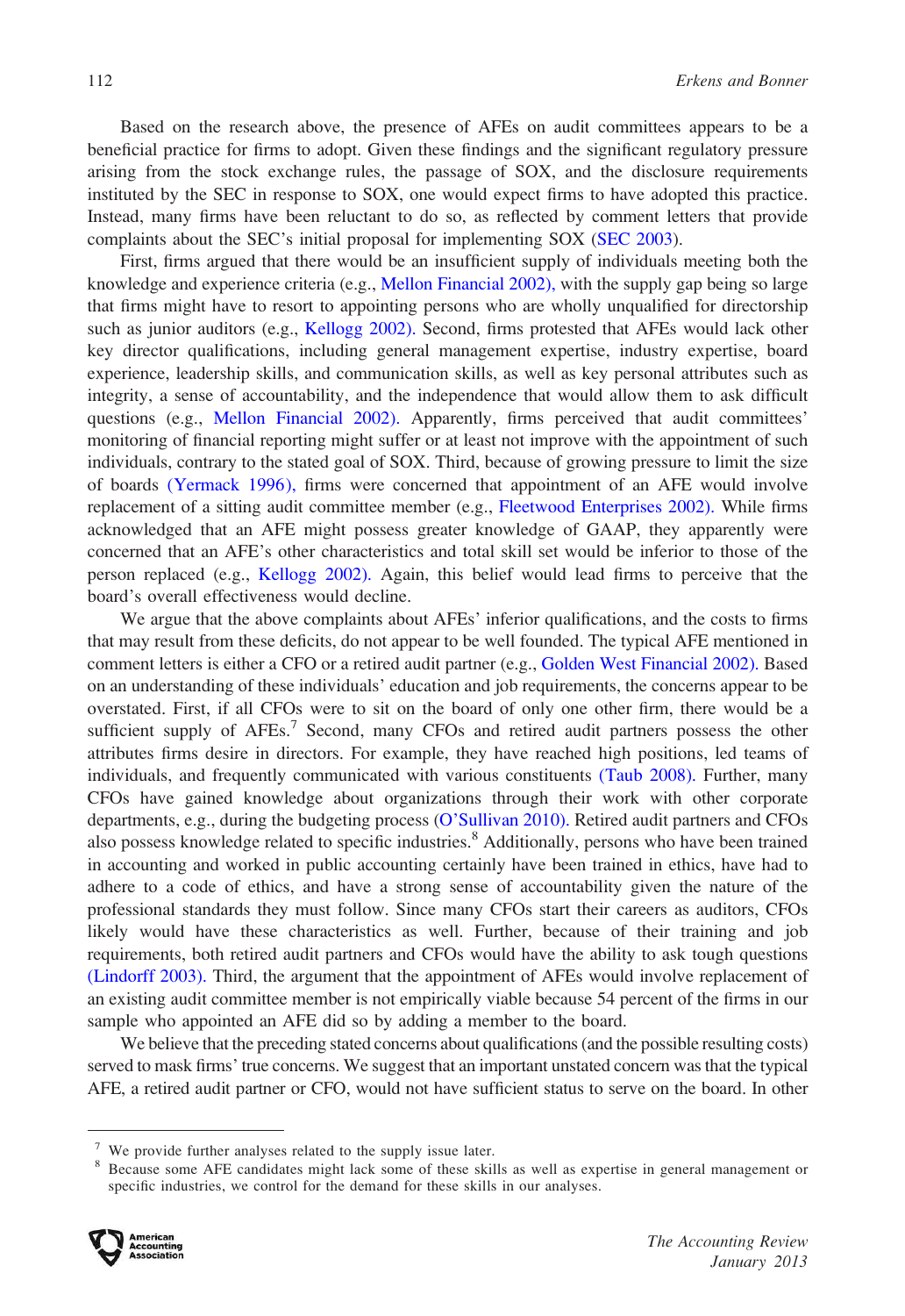words, while some higher status AFEs, particularly CEOs who rose through the accounting function, would be available, there were unlikely to be enough of such individuals to serve on the audit committees of all higher status firms. Some higher status firms would then be forced to consider the typical AFE as a board member. Consequently, we propose that the gap in director status between the directors of a higher status firm and the typical AFE was greater than the gap in status between the directors of a lower status firm and the typical AFE, and that a larger gap in director status led to a lower probability that a higher status firm would appoint an AFE. The next sections explicate these predictions regarding the effects of firm status on the probability of appointing an AFE to the audit committee.

#### III. HYPOTHESIS DEVELOPMENT

Our first hypothesis is that the typical AFE—a CFO or a retired audit partner—will have lower director status than other audit committee members and, more generally, other board members. This hypothesis is based first on the expectation that AFEs are less likely than other types of directors to have elite undergraduate educations. Because the typical AFE likely majored in accounting as an undergraduate ([Baker and Phillips 1999\)](#page-24-0) and most elite schools do not offer undergraduate accounting degrees, it is unlikely that these individuals obtained an elite undergraduate education. The lack of an elite undergraduate education is important not only because it is a determinant of status *per se*, but also because having this type of education is positively related to obtaining an executive position [\(Useem and Karabel 1986\)](#page-26-0). Since top executives are the most desired board members ([Spencer Stuart 2010\),](#page-26-0) AFEs are at a further status disadvantage due to their undergraduate majors.<sup>9</sup> Overall, the typical educational background of AFEs, involving an undergraduate accounting degree, suggests a lower director status than that of other directors.

Second, CFOs and audit partners are less likely to be members of the upper social class, if only because an elite education is one indicator of social class. More important, CFOs and audit partners are paid less, on average, than other types of business executives [\(Bureau of Labor Statistics 2011\).](#page-24-0) Because wealth is an important indicator of status among the corporate elite ([Domhoff 2009\),](#page-25-0) AFEs' typical earnings potential also suggests that they have lower director status than other directors. Finally, the general public appears to hold accountants in less esteem than other common types of directors such as business executives and lawyers [\(Brandon 2007\).](#page-24-0) Thus, we hypothesize that the average AFE has lower director status than other directors:

H1: The average status of appointed AFEs is less than the average status of sitting directors.

#### Firm Status and Director Status

Our second prediction is that higher status firms are better able to attract higher status directors, including higher status AFEs. Recall that firm status is defined as a firm's position in a hierarchy, where that position is ''directly tied to the pattern of relations and affiliations in which the actor (firm) does and does not choose to engage'' ([Podolny 2005,](#page-26-0) 13). In other words, a firm's status is determined by the quality of its connections.

Higher status firms are best able to attract higher status directors for a variety of reasons. First, they pay larger director fees than other firms ([Ryan and Wiggins 2004\).](#page-26-0) Second, higher status directors seek to affiliate with higher status firms in order to maintain or boost their own status ([Benjamin and Podolny 1999\),](#page-24-0) even when these firms currently do not have high status directors on their boards. However, once higher status firms have appointed higher status directors, other higher

<sup>&</sup>lt;sup>9</sup> While the percentage of top executives having elite undergraduate educations has decreased in recent years [\(Spencer Stuart 2008\),](#page-26-0) the percentage still is nontrivial, particularly among the highest status firms, where it is approximately one-third ([Burnsed 2011\).](#page-24-0)

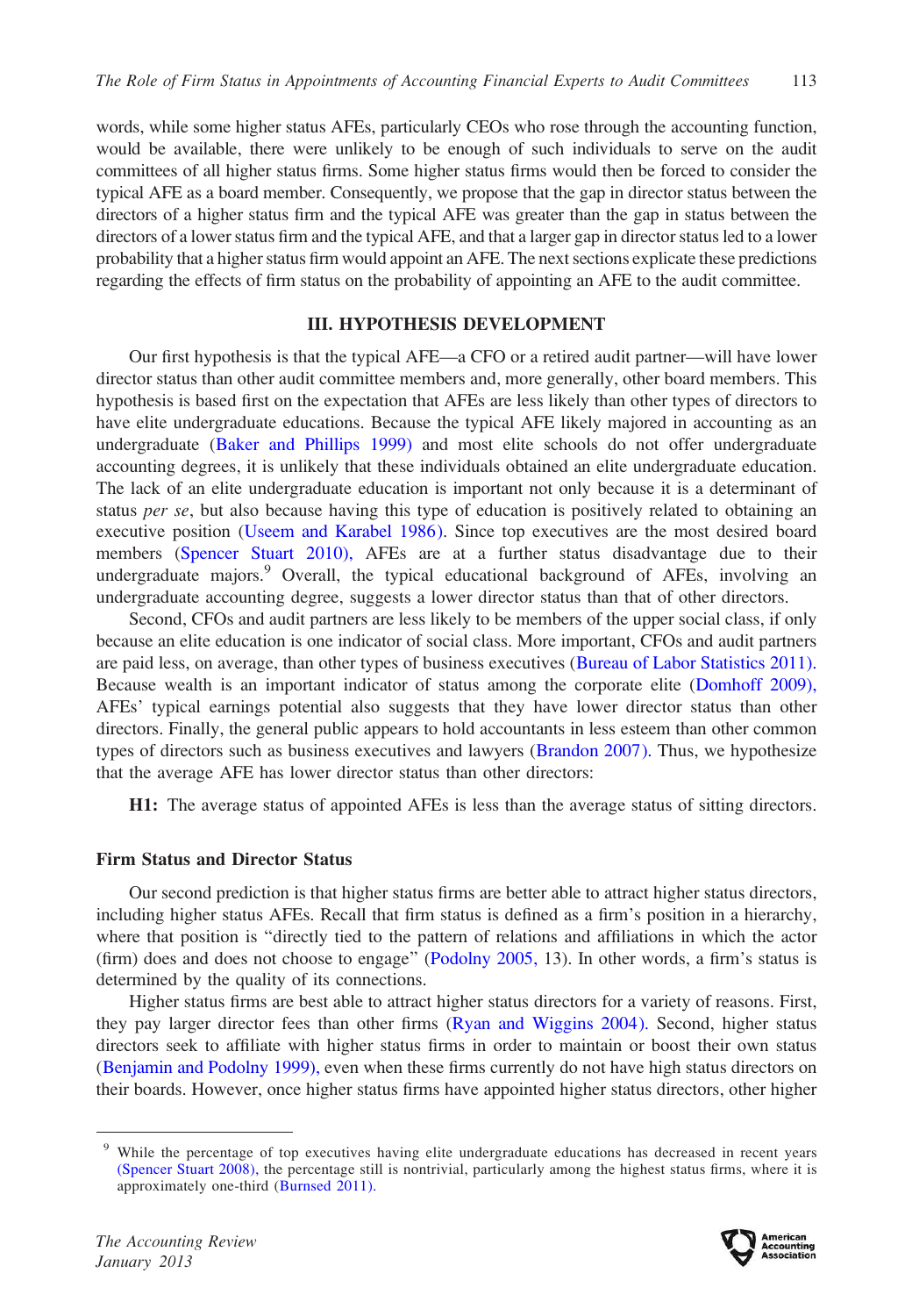status directors have even stronger incentives to join the boards of those firms. Sitting high status directors provide potential board candidates with access to prestigious positions such as additional board seats ([Westphal and Khanna 2003\).](#page-26-0) Additionally, prior research suggests that people tend to be attracted to and gravitate toward interacting with others who are similar to them on salient dimensions [\(Schneider 1987\),](#page-26-0) including factors related to director status such as social class (e.g., [Byrne et al. 1966; Domhoff 2009\).](#page-25-0) Indeed, [Beasley et al. \(2009\)](#page-24-0) observe that many appointments of AFEs appear to be driven by personal ties between the AFEs and either sitting directors or the CEO. Such ties and the related appointments could reflect similar director status. Gravitation toward similar others may reflect greater certainty about what it is like to work with similar versus dissimilar others [\(Boone et al. 2004\).](#page-24-0) Thus, for a variety of reasons, we expect higher status firms to be more likely to attract higher status directors. This yields the following hypothesis:

H2: Director status is positively related to firm status.

#### Director-AFE Status Gap for Higher and Lower Status Firms

Our next prediction is that, while higher status firms generally are able to attract higher status directors, a limited supply of high status AFEs causes the gap in director status between AFEs and sitting directors to be the largest for these firms.

We propose that there is an inadequate supply of higher status director candidates who are AFEs because of the typical backgrounds and career paths of directors. For example, the most desired and prestigious board member is an active CEO, and the next most desired is a retired CEO [\(Spencer Stuart 2010\).](#page-26-0) CEOs most commonly have a background in operations [\(Spencer Stuart](#page-26-0) [2008\).](#page-26-0) Further, only about 30 percent of CEOs have experience in finance ([Spencer Stuart 2008\),](#page-26-0) and not all CEOs with experience in finance would have dealt directly with accounting issues. We expect that the career paths of chief operations officers (COOs) and presidents—the next most elite and desired types of directors—are similar to those of CEOs. Overall, the vast majority of higher status directors will not have experience-based knowledge of GAAP and, therefore, many higher status firms will be forced to consider the typical AFE, a retired audit partner or CFO, when thinking about appointing an AFE. Because we expect higher status firms to have a large proportion of their boards comprised of higher status directors, we expect the difference in status between AFEs and sitting directors to be greater for these firms.

H3: The difference in status of appointed AFEs and sitting directors is larger for higher status firms than it is for lower status firms.

#### Firm Status and AFE Appointments

Given the larger expected gap in director status between AFEs and sitting directors for higher status firms, we predict that higher status firms will be less likely than lower status firms to appoint an AFE. As members of the nominating committee or as important sources of information regarding potential candidates, sitting directors have a significant impact on the appointment of a new director.<sup>10</sup>

<sup>&</sup>lt;sup>10</sup> During the early part of our sample period, prior to changes in listing requirements that required firms to have nominating committees comprised completely of independent directors, CEOs often were involved in the selection of new directors ([Carcello et al. 2011\).](#page-25-0) Because [Carcello et al. \(2011\)](#page-25-0) find that the benefits of AFEs with regard to preventing restatements are negated when the CEO is involved in their selection, we performed an analysis in which we control for the CEO's involvement in the nominating process. This analysis includes an indicator variable that equals 1 when the CEO served on the nominating committee or the firm did not have a nominating committee, and 0 otherwise. Untabulated results remain qualitatively similar, and show that the CEO's involvement in the nominating process is not associated with AFE appointments.



The Accounting Review January 2013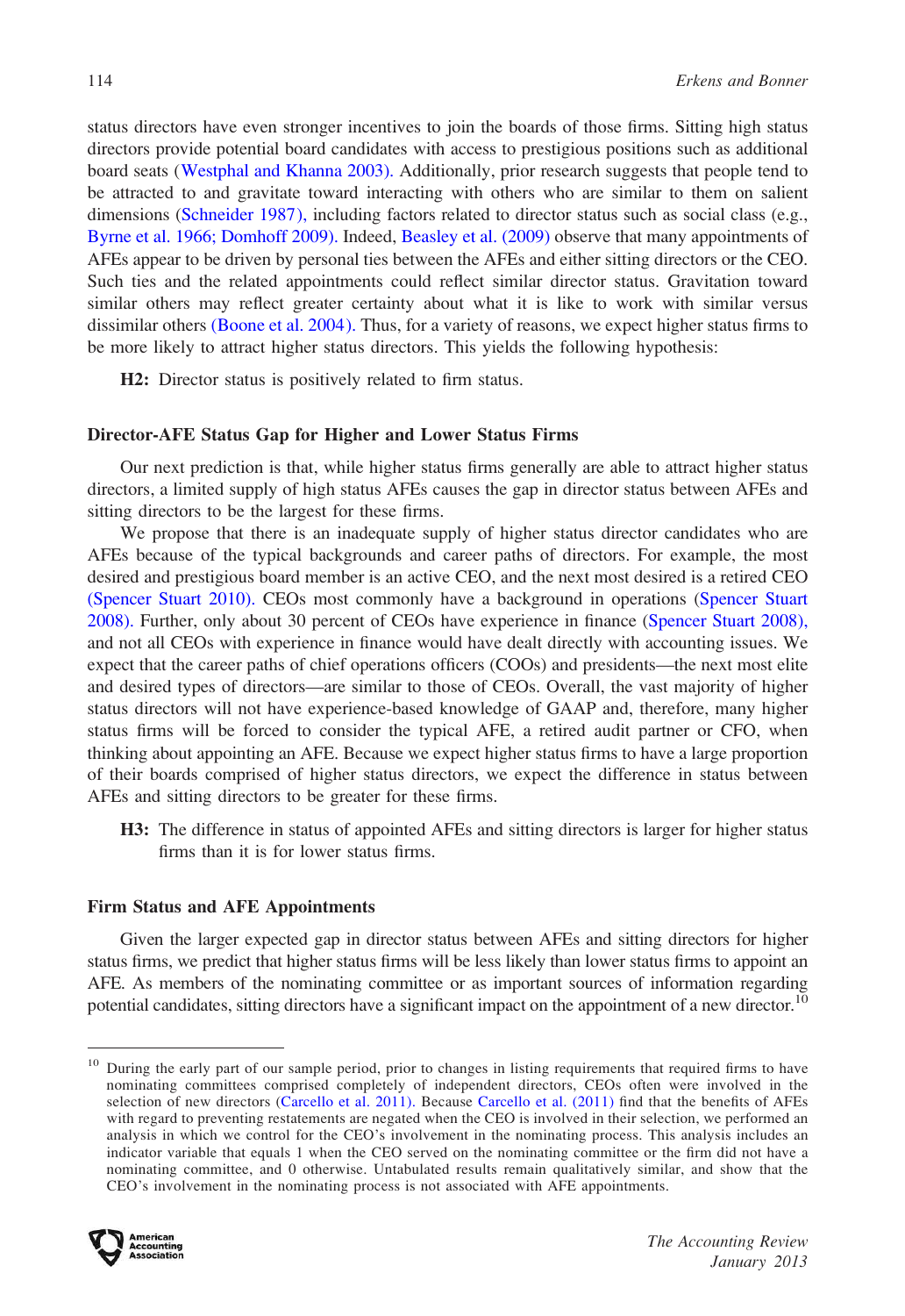Thus, concerns that sitting directors have about potential director candidates likely have a major effect on the candidates who are considered. We expect sitting directors to have at least two specific statusrelated concerns about potential AFE candidates. First, because most directors and all AFEs are outsiders, their status can ''leak'' to firms that appoint them, as can the status of exchange partners [\(Shropshire 2010\).](#page-26-0) [Davis and Robbins \(2005\)](#page-25-0) provide evidence that director status ''leaks'' to firms in the sense that the reputation ratings of firms increase when they appoint directors whose status exceeds the firm's status. If director status ''leaks'' to firms, we expect directors of higher status firms to be more concerned than those of lower status firms that the appointment of an AFE would reduce their firm's status. Second, we expect sitting directors to be concerned about the personal ramifications of the status of possible AFE candidates. Specifically, we expect sitting directors of higher status firms to prefer having other higher status directors on the board because they provide better networking opportunities and because there is less uncertainty about interactions with these individuals in the boardroom. Given that sitting directors of higher status firms can use the status of their firms to appoint new directors whose status is commensurate with their own, we expect them to do so. For the preceding reasons, we expect higher status firms to be less likely to appoint AFEs, as follows:

H4: The probability that a firm will appoint an AFE to its audit committee in a given year is negatively related to the status of that firm.

#### IV. SAMPLE SELECTION AND VARIABLE DEFINITION

#### Sample Selection

The sample consists of 875 firms and 3,590 firm-year observations that are included in the S&P 1500 index from 1999 through 2008.<sup>11</sup> To be included in our sample, a firm has to satisfy the following criteria. First, a firm's board members must have biographic information available in the BoardEx database. The data provided by BoardEx, a professional business network, are new in the literature and have been used, for example, by [Erkens \(2011\).](#page-25-0) The BoardEx database contains biographic information on more than 400,000 executives and board members, as well as data on board composition and committee appointments of public and private firms from all major countries around the world. Second, because we are interested in initial appointments of AFEs to audit committees, we exclude all firms that previously appointed one or more of these experts to their audit committee.<sup>12</sup> In other words, firms are removed from the sample once they have an AFE on their audit committee. We classify directors as being AFEs if their biographic information in the BoardEx database includes terms reflecting accounting or auditing experience, including auditor, CFO, and certified public accountant. See Panel A of Table 1 for information about the backgrounds of the AFEs that our sample firms appointed.<sup>13</sup> Third, firms must have data on committee appointments and board composition available from either the RiskMetrics or BoardEx



<sup>&</sup>lt;sup>11</sup> We use the constituents of the S&P 1500 index at the end of each calendar year.<br><sup>12</sup> In cases in which an AFE joins a board within six months before the end of the fiscal year, and subsequently is appointed to the audit committee in the following fiscal year (19 director-year or 17 firm-year observations), we code firms as having appointed an AFE to the audit committee in the fiscal year that the AFE joined the board (i.e., the fiscal year before the AFE was appointed to the audit committee). In an untabulated analysis, we find that our results are qualitatively similar when we do not make this adjustment. Moreover, we find that our results are qualitatively similar when we drop firms or firm-year observations in which an AFE who served on the board

in the prior fiscal year is then appointed to the audit committee.<br>13 For the sake of consistency with subsequent analyses in which we contrast the director status of newly appointed AFEs with other board members, we exclude AFEs who served on the board for more than six months in the prior fiscal year from this panel and other tables where we specifically describe the characteristics of AFEs.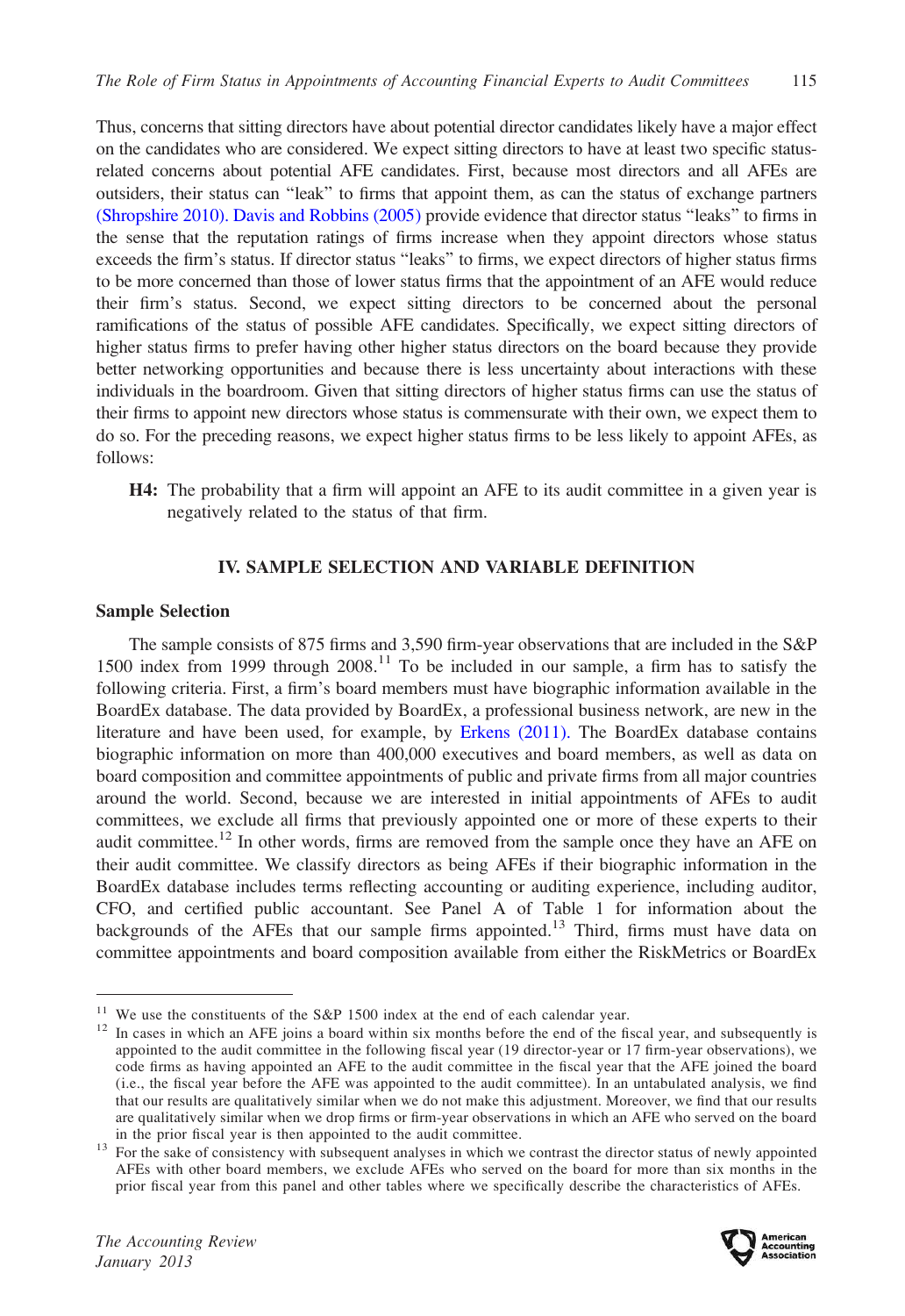# TABLE 1

# Firm Status and Accounting Financial Experts' Qualifications and Director Status

# Panel A: Qualifications of Accounting Financial Experts

|                                 | n   | <b>Mean</b> | Std. Dev. | <b>O1</b> | <b>Median</b> | Q3    |
|---------------------------------|-----|-------------|-----------|-----------|---------------|-------|
| Current chief financial officer | 573 | 0.255       | 0.436     | 0.000     | 0.000         | 1.000 |
| Past chief financial officer    | 573 | 0.426       | 0.495     | 0.000     | 0.000         | 1.000 |
| Past audit partner              | 573 | 0.237       | 0.426     | 0.000     | 0.000         | 0.000 |
| Current or past controller      | 573 | 0.195       | 0.397     | 0.000     | 0.000         | 0.000 |
| Certified public accountant     | 573 | 0.545       | 0.498     | 0.000     | 1.000         | 1.000 |

### Panel B: Descriptive Statistics of Firm Status

|                                          | n     | <b>Mean</b> | Std. Dev. | 01       | <b>Median</b> | O3     |
|------------------------------------------|-------|-------------|-----------|----------|---------------|--------|
| <i>Market value of equity (billions)</i> | 3.590 | 7.879       | 28.946    | 0.582    | 1.399         | 4.783  |
| Number of interlocked firms              | 3.590 | 19.613      | 13.008    | 10.000   | 17.000        | 27,000 |
| Fortune's most-admired company rating    | 3.590 | 1.717       | 2.846     | 0.000    | 0.000         | 4.860  |
| Firm status                              | 3.590 | $-0.015$    | 1.064     | $-0.716$ | $-0.391$      | 0.452  |

### Panel C: Director Status of Accounting Financial Experts

|                       | n   | <b>Mean</b> | Std. Dev. | О1       | <b>Median</b> | Q3       |
|-----------------------|-----|-------------|-----------|----------|---------------|----------|
| Number of board seats | 573 | 1.127       | 1.322     | 0.000    | 1.000         | 2.000    |
| <i>Trusteeships</i>   | 573 | 0.733       | 1.274     | 0.000    | 0.000         | 1.000    |
| Social clubs          | 573 | 0.168       | 0.626     | 0.000    | 0.000         | 0.000    |
| Elite education       | 573 | 0.113       | 0.396     | 0.000    | 0.000         | 0.000    |
| Director status       | 573 | $-0.915$    | 1.935     | $-2.507$ | $-1.446$      | $-0.290$ |

This table presents descriptive statistics that are based on a sample of 875 S&P 1500 firms from 1999–2008 that do not have an accounting financial expert on their audit committee at the end of the fiscal year (3,590 firm-year observations). Panel A provides descriptive statistics on qualifications of the accounting financial experts that these firms appointed in the subsequent year (42 of these experts were appointed to multiple audit committees). This panel excludes audit committee appointees who served on the board for more than six months in the prior fiscal year. Panel B provides descriptive statistics on our firm status measure and its components. Panel C provides descriptive statistics on the status of the accounting financial experts that our sample firms appointed. See Appendix A for variable definitions.

databases. We use both databases because data on board committees are not available from BoardEx for the majority of firms in 1999 and for some firms in later years. To ensure that we draw valid inferences, we drop firm-year observations that require RiskMetrics data when we cannot match all board members to the BoardEx database. We matched directors using information on their name, age, gender, and the dates when they served on a firm's board. Finally, we require firms to have non-missing data for the control variables used for the test of H4.

### Explanatory Variables

In this section, we first describe our proxies for firm status and director status, and then the control variables used to test H4.

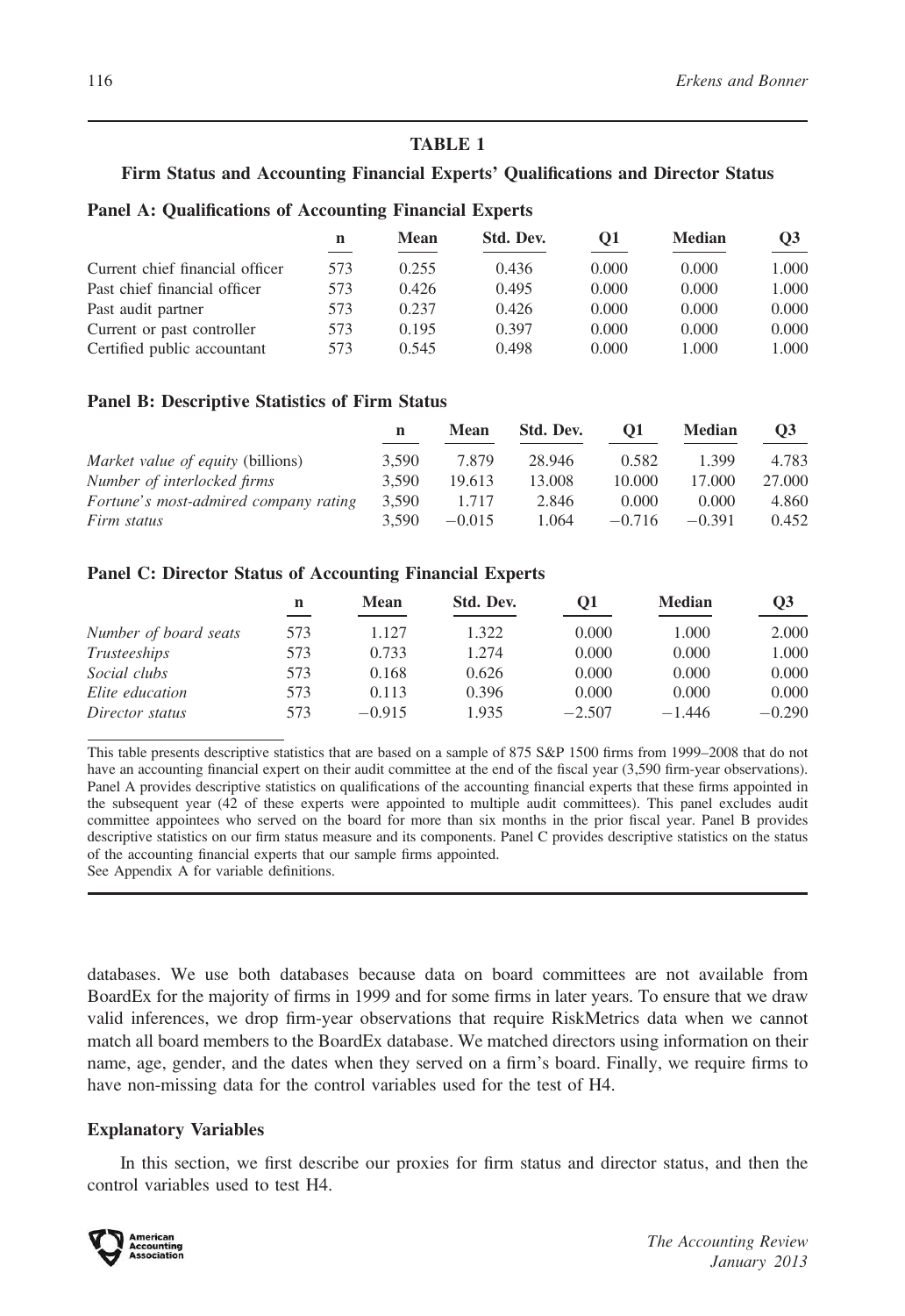### Firm Status

Given that there is no generally accepted empirical measure of firm status, we construct an aggregate firm status measure that consists of three common proxies for a firm's status. First, we include a firm's market capitalization (Market value of equity) because larger firms are better connected to other firms through partnerships such as strategic alliances and supply relationships (e.g., [Fombrun and Shanley 1990; Greve 2005; Fahlenbrach et al. 2010\).](#page-25-0)<sup>14</sup> Second, we include the number of firms to which a focal firm is connected through common board members (Number of interlocked firms); these types of connections are a key source of status (e.g., [Greve 2005\).](#page-25-0) Finally, we include a firm's overall score from *Fortune's* annual listing of the "Most Admired Companies" (Fortune's most-admired company rating), which ranks companies within industries according to various attributes, including quality of management and social responsibility. Consistent with other studies, we use these rankings to capture connections not captured by our other measures ([Fombrun](#page-25-0) [and Shanley 1990;](#page-25-0) [Sullivan et al. 2007\).](#page-26-0) Because only the most highly ranked firms appear in the survey, we set the score of this measure to 0 for firm-year observations that do not appear in the survey.

We construct our firm status measure (*Firm status*) using a principal components factor analysis that extracts the common variation among the three measures. Because the measures do not have the same scale, we first standardize them to have a mean of 0 and standard deviation of 1 using data on all firms that were included in the S&P 1500 index from 1999–2008. The factor analysis identified only one factor with an eigenvalue greater than 1 (1.74). Subsequently, we use the standardized scoring coefficients (all positive) for this factor to compute our measure of firm status (Firm status).

Panel B of Table 1 provides descriptive statistics on our firm status measure and its unstandardized components. The panel shows that there is significant variation in our firm status measure despite all of our sample firms being part of the S&P 1500 index and, therefore, relatively prestigious.

# Director Status

Following [Belliveau et al. \(1996\),](#page-24-0) we measure director status using an index that is comprised of the following: (1) number of public boards a director serves on (Number of board seats), (2) number of trusteeships (*Trusteeships*), (3) number of social club memberships (*Social clubs*), and (4) the prestige of the undergraduate institution a director attended (Elite education). Elite education equals 2 when a director has an undergraduate degree from Harvard University, Princeton University, or Yale University, equals 1 when a director has an undergraduate degree from Columbia University, Cornell University, Dartmouth College, Johns Hopkins University, Massachusetts Institute of Technology, University of Pennsylvania, Stanford University, or Williams College, and equals 0 otherwise. We standardize the four measures to have a mean of 0 and standard deviation of 1 using data on all non-executive directors who served on boards of S&P 1500 index firms from 1999–2008. Finally, we use the sum of the four standardized measures as our measure of a director's status (Director status).

Panel C of Table 1 provides descriptive statistics on the director status of AFEs who were appointed to the audit committees of our sample firms. The low means for *Director status* and its unstandardized components show that the vast majority of AFEs rank low within this set of individuals.



Appendix A provides details concerning data sources and computation of all variables.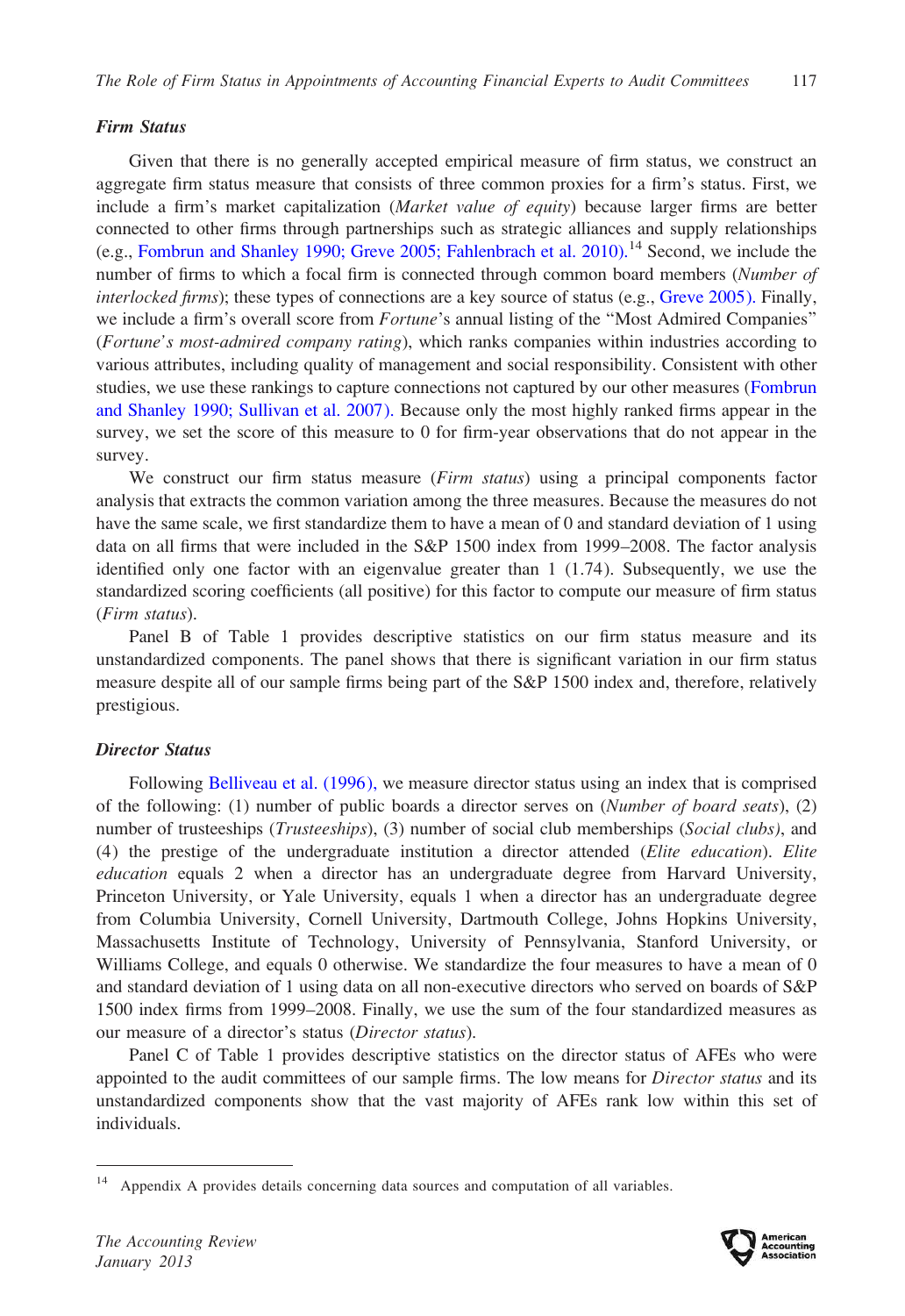#### Control Variables

We include various control variables in our test of H4 to ensure that our results are not driven by higher status firms: (1) benefiting less from appointing AFEs to their audit committees, (2) requiring directors with types of expertise that AFEs lack (e.g., industry expertise), and (3) being more resistant to making changes to the board.

We expect the benefit of appointing an AFE to the audit committee to be higher when a firm's accounting is complex, firms have had past accounting difficulties such as restatements, firms' earnings quality is worse, firms have a higher probability of being sued for financial misrepresentations, and firms have weak corporate governance practices [\(Carcello et al. 2009\).](#page-25-0) We include a logarithmic transformation of a firm's annual financial statement audit fee ( $Log(audit fee)$ ) to control for accounting complexity (Johnson and Lys  $1990$ ).<sup>15</sup> To control for past accounting difficulties, we include an indicator that captures whether, during the preceding year, an SEC investigation or fraud caused a firm to restate its financials or the firm was sued for financial statement fraud in a class action lawsuit ( $Fast$ ) accounting difficulties). We include the inverse percentile rank of absolute abnormal accruals (Earnings quality) to control for earnings quality [\(Carcello et al. 2009\).](#page-25-0) We also include a measure of the probability that a firm will be sued for financial misrepresentation (Litigation risk) to control for a firm's legal environment ([Rogers and Stocken 2005\),](#page-26-0) and an indicator that captures whether the overall quality of a firm's corporate governance practices is above the median of the S&P 1500 (Corporate governance) to control for governance quality ([DeFond et al. 2005\).](#page-25-0)

In addition, we control for three sources that may provide information about the benefits of appointing an AFE to the audit committee [\(Reppenhagen 2010;](#page-26-0) [Brown 2011\).](#page-24-0) First, we include the number of non-executive directors who serve on boards of S&P 1500 firms that have AFEs on the audit committee (Number of interlocks) to control for the information that these directors may provide. Second, we include the percentage of S&P 1500 firms within a 50 mile radius of a firm's headquarters that have AFEs on the audit committee ( $\%$  Firms with AFE within a 50 mile radius) to control for information that directors receive from persons employed at corporations in close proximity to the board members' firm. Third, we include the percentage of firms that a firm's auditor audits that have AFEs on their audit committees ( $%$  Firms with AFE auditor) to control for information provided by auditors.

Because higher status firms may require their directors to have particular types of expertise that AFEs may lack, we also control for firm characteristics that we expect to be associated with the demand for these types of expertise. We include an indicator that captures whether a firm has foreign sales (*Foreign sales*) because firms may vary with respect to the importance of having board members with expertise in foreign markets ([Carpenter et al. 2003\).](#page-25-0) We include a measure of how diversified a firm's sales are across industries (Industrial diversification) and a firm's market-tobook ratio (*Market-to-book*) to control for a firm's need for directors who have industry-specific expertise ([Coles et al. 2008\).](#page-25-0) We include leverage (*Leverage*) because firms with higher leverage depend on external resources to a greater extent and therefore may have greater advising requirements with respect to debt financing (Güner et al. 2008). We control for the demand for expertise in core operational areas (marketing, operations, and R&D) by including measures of advertising intensity (Advertising intensity), capital intensity (Capital intensity), and R&D intensity (R&D intensity) ([Michel and Hambrick 1992\).](#page-26-0) Further, we include industry indicators that are based on the Fama-French 48-industry group classification to control for industry effects, such as the demand for industry-specific expertise.<sup>16</sup>

<sup>&</sup>lt;sup>15</sup> We discussed this issue with two senior managers at a Big 4 firm; they supported the use of this proxy.<br><sup>16</sup> See Kenneth French's website [http://mba.tuck.dartmouth.edu/pages/faculty/ken.french/data\\_library.html](http://mba.tuck.dartmouth.edu/pages/faculty/ken.french/data_library.html) for a mapping between four-digit SIC codes and the Fama-French 48-industry group classification.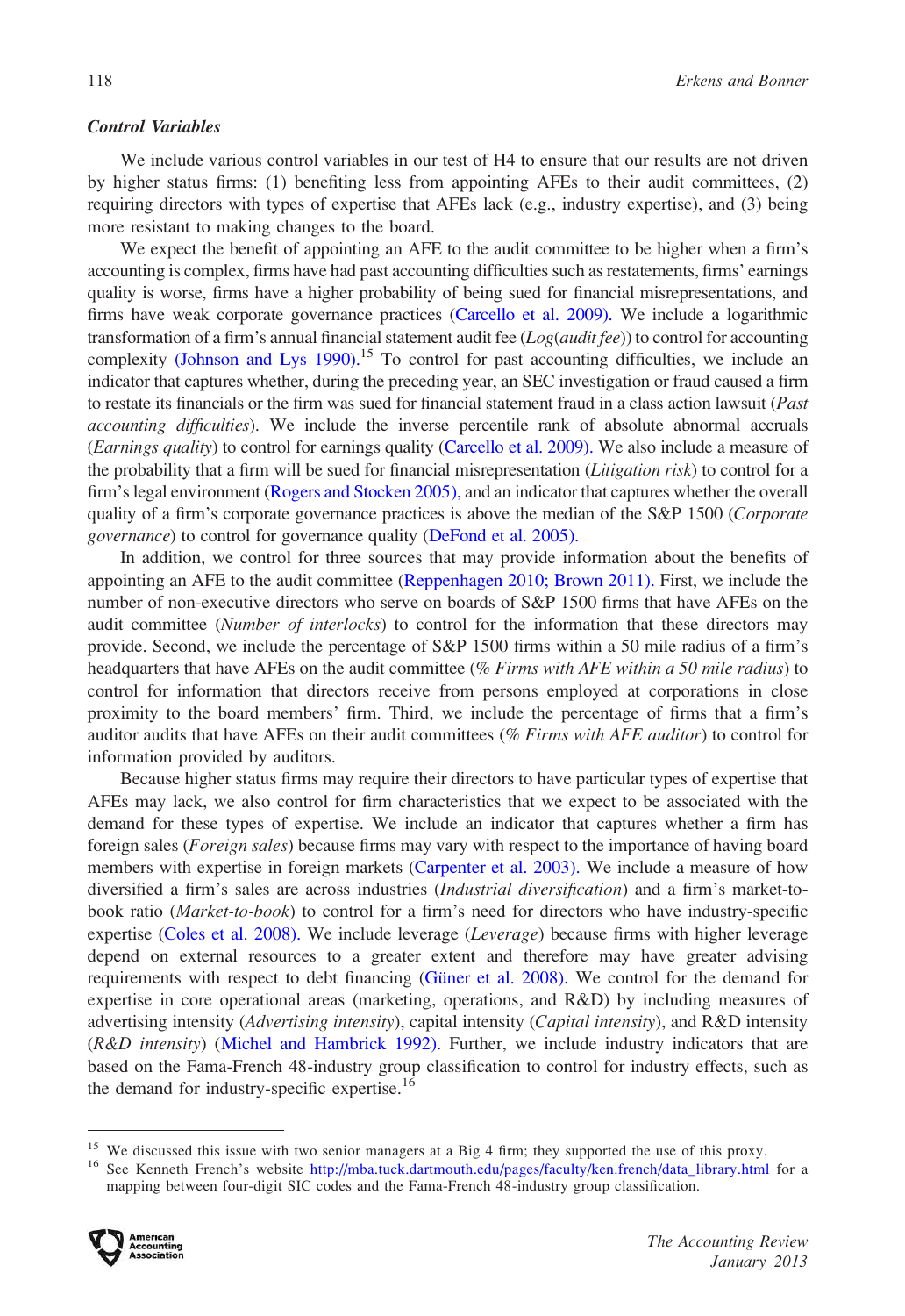Finally, prior research suggests that better-performing firms and older firms are more resistant to changing existing practices ([Boone et al. 2004\).](#page-24-0) Therefore, we include a measure of a firm's performance relative to its peers (Industry adjusted 5-year return) and a logarithmic transformation of firm age  $(Log(firm \, age))$  to ensure that our results are not driven by higher status firms being more resistant to changing corporate practices, in particular board practices.

Table 2 presents descriptive statistics for the measures used for testing H4.<sup>17</sup> The panel shows that approximately 18 percent of the firms in our sample appoint an AFE to the audit committee in a given year. Moreover, the panel shows that most firms have at least one director in common with firms that have AFEs on their audit committees (Number of interlocks). Also, a significant fraction of firms in the same geographic area (% Firms with AFE within a 50 mile radius) and firms a firm's auditor audits have AFEs (% Firms with AFE auditor) on their audit committees. Thus, directors from interlocked firms, other firms in the same geographic area, and a firm's auditor may be important sources of information and influence for appointing an AFE to the audit committee.<sup>18,19</sup> Panel B of Table 2 provides a breakdown of our sample firms by year and indicates, for each year, the number and percentage of firms in our sample that appointed an AFE in the subsequent year. The panel shows a spike in AFE appointments in 2003, which is the year in which the SEC first required firms to disclose the presence of financial experts, whether AFEs or supervisory financial experts, on the audit committee.

#### V. HYPOTHESIS TESTS

#### Hypotheses 1, 2, and 3

H1 predicts that the average status of appointed AFEs is less than the average status of sitting directors. The low mean for the *Director status* for AFEs, presented in Panel C of Table 1, is consistent with H1. However, because newly appointed board members who are assigned to the audit committee generally may have lower director status than other board members, we compare the Director status scores of newly appointed AFEs to those of other newly appointed board members who are assigned to the audit committee.<sup>20,21</sup> The results of this analysis are presented in Panel A of Table 3. Consistent with H1, the mean and median *Director status* are significantly lower for AFEs than for other newly appointed board members who are assigned to the audit committee ( $p < 0.01$ ). To ensure that our results are not driven by firms with lower status board members being more likely to appoint AFEs, we repeat the analysis in Panel A after subtracting the mean status score for sitting directors. This analysis effectively examines whether the gap in director status between audit committee appointees and sitting directors is larger for AFE appointees than for other audit committee appointees. The results of this analysis are presented in Panel B of Table 3. Consistent with the



<sup>&</sup>lt;sup>17</sup> Only 39.7 percent of firms have above-median governance scores because the median governance score represents 32.24 percent of the sample. We find similar results when we do not dichotomize the governance index or use the median of our final sample instead of the S&P 1500 to dichotomize our governance measure. Because SOX may have encouraged firms to replace non-independent audit committee members with AFEs, we also examined whether our results are robust to dropping firm-year observations that do not have fully

independent audit committees (23 firm-year observations). We find that our results remain qualitatively similar.<br><sup>18</sup> We computed variance inflation factors for the independent measures in our regression and find that the variance inflation factor is below 3, which is well below the standard critical value of 10 ([Larcker 2003\).](#page-25-0) Thus, it is unlikely that our results are driven by multicollinearity.

<sup>&</sup>lt;sup>19</sup> All dollar-denominated variables are CPI-adjusted to December 2008 dollars.<br><sup>20</sup> The results tabulated in Table 3 indicate that members of the audit committee, on average, have lower status than other directors.

 $21$  We find similar results when we compare AFEs to non-AFE audit committee members who are *designated* by our sample firms as being financial experts in the post-SOX period.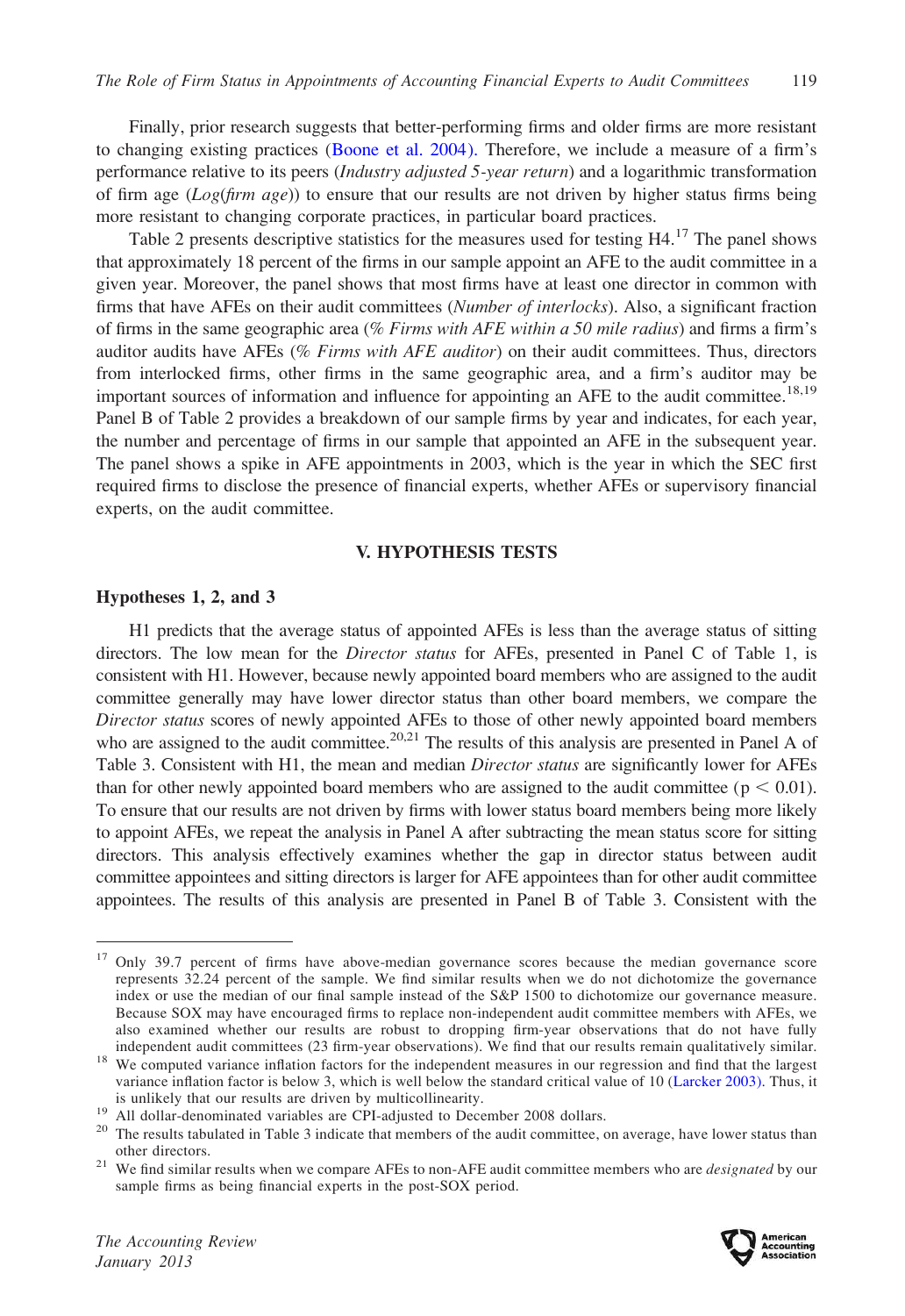# TABLE 2

#### Descriptive Statistics of Measures Used for Testing H4

### Panel A: Descriptive Statistics for Main Measures

|                                          | $\mathbf n$ | Mean     | Std. Dev. | Q1       | Median   | Q <sub>3</sub> |
|------------------------------------------|-------------|----------|-----------|----------|----------|----------------|
| Accounting financial expert              | 3,590       | 0.179    | 0.384     | 0.000    | 0.000    | 0.000          |
| Firm status                              | 3,590       | $-0.015$ | 1.064     | $-0.716$ | $-0.391$ | 0.452          |
| <i>Audit fee</i> (millions)              | 3,590       | 1.542    | 2.781     | 0.310    | 0.646    | 1.586          |
| $Log(audit\,fee)$                        | 3,590       | 13.477   | 1.178     | 12.644   | 13.379   | 14.277         |
| Past accounting difficulties             | 3,590       | 0.028    | 0.164     | 0.000    | 0.000    | 0.000          |
| Earnings quality                         | 3,590       | 0.510    | 0.287     | 0.264    | 0.516    | 0.758          |
| Litigation risk                          | 3,590       | 0.013    | 0.021     | 0.004    | 0.007    | 0.013          |
| Corporate governance                     | 3,590       | 0.397    | 0.489     | 0.000    | 0.000    | 1.000          |
| Number of interlocks                     | 3,590       | 1.712    | 1.883     | 0.000    | 1.000    | 3.000          |
| % Firms with AFE within a 50 mile radius | 3,590       | 0.534    | 0.227     | 0.423    | 0.511    | 0.702          |
| % Firms with AFE auditor                 | 3,590       | 0.467    | 0.236     | 0.333    | 0.500    | 0.667          |
| Foreign sales                            | 3,590       | 0.552    | 0.497     | 0.000    | 1.000    | 1.000          |
| Industrial diversification               | 3,590       | 0.888    | 0.196     | 0.833    | 1.000    | 1.000          |
| Market-to-book                           | 3,590       | 3.169    | 8.290     | 1.520    | 2.246    | 3.614          |
| Leverage                                 | 3,590       | 0.220    | 0.178     | 0.057    | 0.211    | 0.339          |
| Advertising intensity                    | 3,590       | 0.010    | 0.027     | 0.000    | 0.000    | 0.008          |
| Capital intensity                        | 3,590       | 0.484    | 0.385     | 0.175    | 0.405    | 0.708          |
| R&D intensity                            | 3,590       | 0.043    | 0.164     | 0.000    | 0.000    | 0.028          |
| Industry adjusted 5-year return          | 3,590       | 1.020    | 4.909     | $-0.379$ | 0.206    | 1.126          |
| Firm age                                 | 3,590       | 25.866   | 16.092    | 11.000   | 22.000   | 40.000         |
| $Log(firm \, age)$                       | 3,590       | 3.013    | 0.743     | 2.398    | 3.091    | 3.689          |

# Panel B: Breakdown of Firm-Year Observations and Accounting Financial Expert Appointments by Year

|                                                                         | Year |      |        |      |      |      |      |       |       |
|-------------------------------------------------------------------------|------|------|--------|------|------|------|------|-------|-------|
|                                                                         | 1999 | 2000 | 2001   | 2002 | 2003 | 2004 | 2005 | 2006  | 2007  |
| Number of observations                                                  | 551  | 611  | 617    | 545  | 403  | 302  | 223  | 183.  | 155   |
| Number of AFE appointments 53 68                                        |      |      | 94 151 |      | 108  | 70   | 39   | 37    | -24   |
| Percent firms appointing AFEs 0.096 0.111 0.152 0.277 0.268 0.232 0.175 |      |      |        |      |      |      |      | 0.202 | 0.155 |

This table's descriptive statistics are based on a sample of 875 S&P 1500 firms from 1999–2008 that do not have an accounting financial expert on their audit committee at the end of the fiscal year (3,590 firm-year observations). Accounting financial expert is equal to 1 when a firm appoints an accounting financial expert to the audit committee in the subsequent year, and 0 otherwise. Panel A provides descriptive statistics on the measures that are used for estimating the logit model presented in Table 6. Panel B provides a breakdown of our sample firms by year and indicates for each year the number and percentage of firms in our sample that appointed an accounting financial expert in the subsequent year. See Appendix A for all remaining variable definitions.

previous analysis, the panel shows that the mean and median *Director status*, adjusted for the average status of sitting directors, are significantly lower for AFEs than for other audit committee appointees  $(p < 0.01)$ . Thus, overall, the results presented in Table 3 are consistent with AFEs having lower director status than other audit committee appointees and other board members.

H2 predicts that higher status firms appoint higher status directors to their boards. To examine this hypothesis, we first correlate firm status and director status. As shown in Panel A of Table 4,

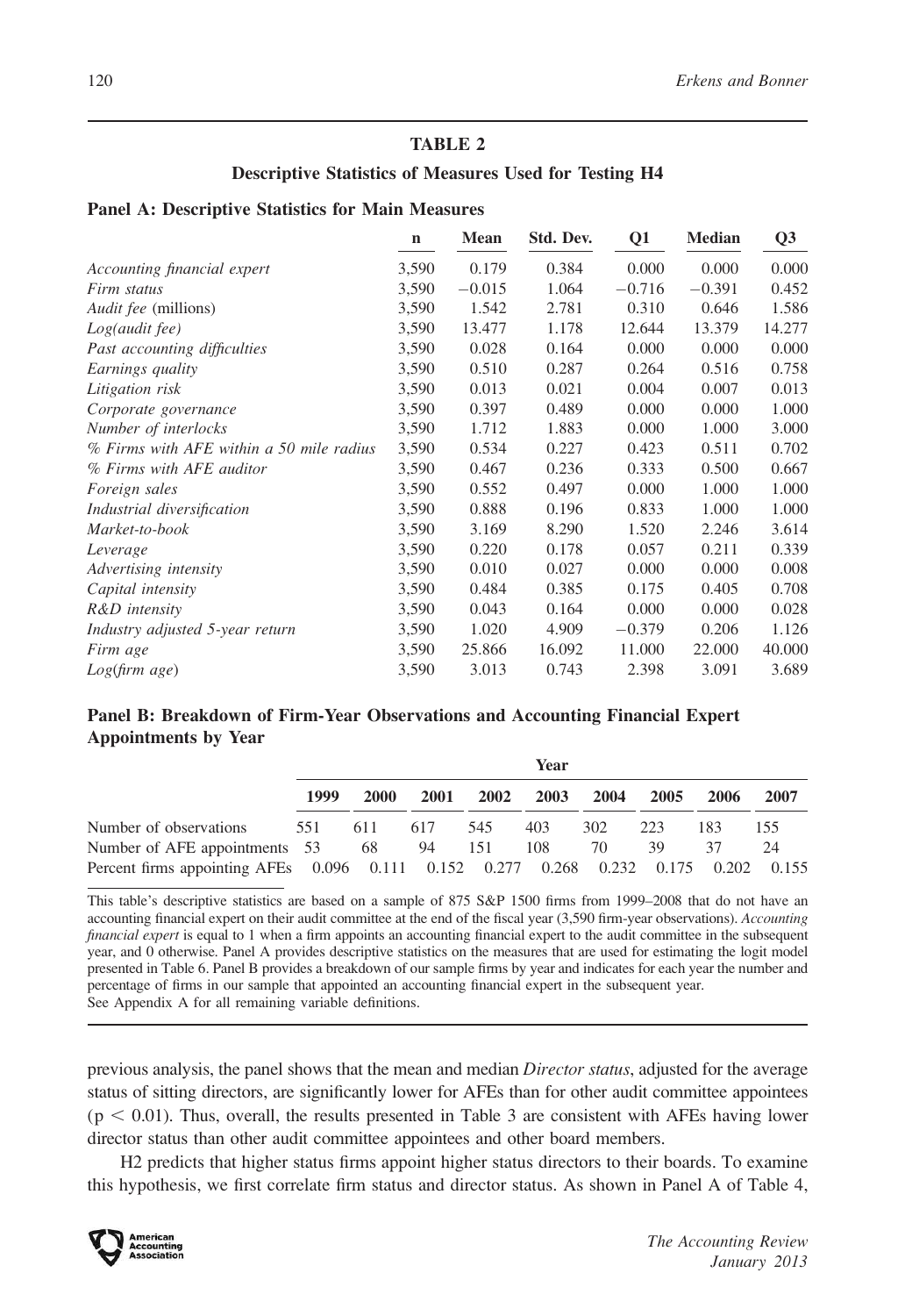# TABLE 3 Director Status Gap

#### Panel A: Director Status Gap

|                       | <b>Accounting Financial Experts</b><br>$(n = 573)$ |          |              | <b>Other</b><br>$(n = 906)$ |                  |                       | <b>Difference</b>       |               |
|-----------------------|----------------------------------------------------|----------|--------------|-----------------------------|------------------|-----------------------|-------------------------|---------------|
| <b>Status Measure</b> | Mean                                               | Median   | Std.<br>Dev. |                             |                  | Mean Median Std. Dev. | Mean                    | <b>Median</b> |
| Number of board seats | 1.127                                              | 1.000    | 1.322        | 1.435                       | 1.000            | 1.921                 | $-0.307***$             | $0.000***$    |
| <i>Trusteeships</i>   | 0.733                                              | 0.000    | 1.274        | 1.131                       | 0.000            | 2.411                 | $-0.398***$             | $0.000***$    |
| Social clubs          | 0.168                                              | 0.000    | 0.626        | 0.288                       | 0.000            | 0.941                 | $-0.121***$             | $0.000**$     |
| Elite education       | 0.113                                              | 0.000    | 0.396        | 0.171                       | 0.000            | 0.500                 | $-0.058**$              | $0.000**$     |
| Director status       | $-0.915$                                           | $-1.446$ | 1.935        |                             | $-0.245 - 0.992$ | 2.869                 | $-0.670***$ $-0.454***$ |               |

#### Panel B: Status Gap after Adjusting for the Average Status of Sitting Directors

|                                    | <b>Accounting Financial Experts</b><br>$(n = 573)$ |                      |                                 | Other<br>$(n = 906)$ |                                      |                | <b>Difference</b>                     |               |
|------------------------------------|----------------------------------------------------|----------------------|---------------------------------|----------------------|--------------------------------------|----------------|---------------------------------------|---------------|
| <b>Status Measure</b>              | Mean                                               | <b>Median</b>        | Std. Dev. Mean Median Std. Dev. |                      |                                      |                | Mean                                  | <b>Median</b> |
| Number of board seats $-0.999$     |                                                    | $-1.167$             | 1.367                           |                      | $-0.849 - 1.031$                     | 1.894          | $-0.150$                              | $-0.135$      |
| <i>Trusteeships</i>                | $-0.323$                                           | $-0.333$             | 1.371                           |                      | $-0.036 - 0.333$                     | 2.353          | $-0.287***$                           | 0.000         |
| Social clubs                       | $-0.073$                                           | 0.000                | 0.677                           | 0.022                | 0.000                                | 0.966          | $-0.095**$                            | 0.000         |
| Elite education<br>Director status | $-0.112$<br>$-1.276$                               | $-0.143$<br>$-1.490$ | 0.444<br>2.042                  |                      | $-0.059 - 0.125$<br>$-0.828 - 1.250$ | 0.545<br>2.885 | $-0.053**$<br>$-0.448***$ $-0.240***$ | $-0.018$      |

\*\*, \*\*\* Indicate two-tailed statistical significance at the 5 percent and 1 percent levels, respectively.

Two-sample t-tests are used to test the differences in means, and Wilcoxon two-sample tests are used to test differences in medians.

This table presents the results of analyses that examine the gap in director status between accounting financial experts and other newly appointed board members who are assigned to the audit committee. Panel A presents the results of using unadjusted status measures. Panel B uses status measures adjusted for the average status of sitting non-executive directors to ensure that our results are not driven by firms with lower status board members appointing accounting financial experts.

See Appendix A for variable definitions.

higher status firms tend to appoint individuals to their board who have higher scores for *Director* status. Moreover, Panel B of Table 4 shows that this also is the case for AFEs. AFEs who are appointed to boards of firms with Firm status scores in the top quartile of the S&P 1500 index for the respective year have higher mean and median director status than those who are appointed to lower status firms.<sup>22</sup> Clearly, higher status firms have a preference for higher status board members and seek this quality in the AFEs they consider for their boards.

Our third hypothesis predicts that the gap in director status between AFEs and sitting directors is larger for higher status firms. We test this hypothesis by classifying firms with Firm status scores in the top quartile of the S&P 1500 for the respective year as being higher status firms and the

 $22$  Our results are similar when we define higher status firms as firms having a Firm status score above the median of the S&P 1500 in this and all other analyses in which we make a distinction between higher status firms and lower status firms.

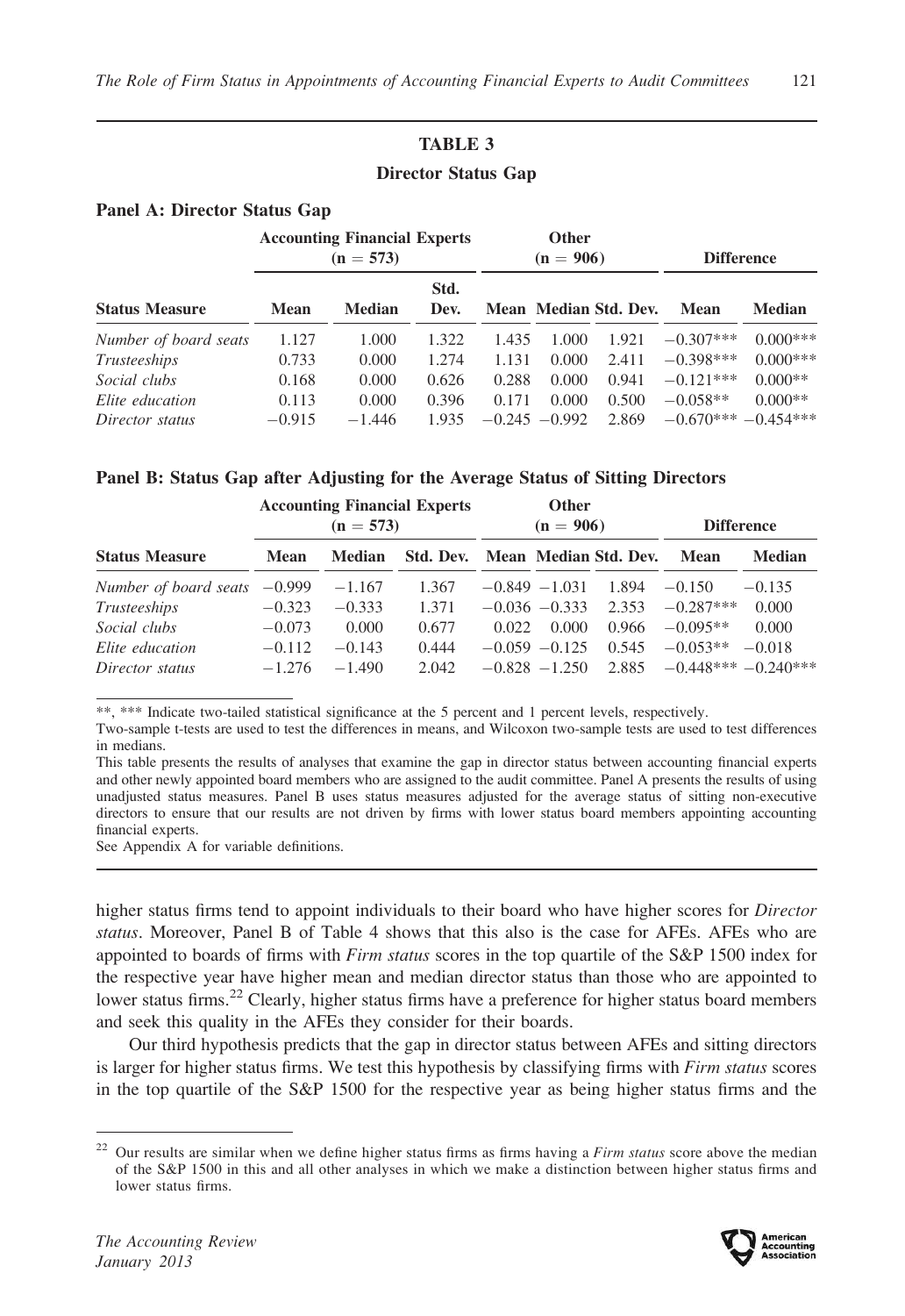#### TABLE 4

#### Firm Status and the Director Status of Accounting Financial Experts

#### Panel A: Correlation between Firm Status and Status of S&P 1500 Directors

|                       |       | Firm status Number of board seats Trusteeships Elite education Social clubs |       |       |       |
|-----------------------|-------|-----------------------------------------------------------------------------|-------|-------|-------|
| Number of board seats | 0.270 |                                                                             |       |       |       |
| Trusteeships          | 0.222 | 0.315                                                                       |       |       |       |
| Social clubs          | 0.132 | 0.119                                                                       | 0.186 |       |       |
| Elite education       | 0.078 | 0.059                                                                       | 0.116 | 0.077 |       |
| Director status       | 0.297 | 0.640                                                                       | 0.680 | 0.581 | 0.494 |

### Panel B: Adopters—Status of Accounting Financial Experts

|                       | <b>Top Quartile Firm status</b> |               |           |             | <b>Ouartile 1–3 Firm status</b> | <b>Difference</b> |            |               |
|-----------------------|---------------------------------|---------------|-----------|-------------|---------------------------------|-------------------|------------|---------------|
| <b>Status Measure</b> | Mean                            | <b>Median</b> | Std. Dev. | <b>Mean</b> | <b>Median</b>                   | Std. Dev.         | Mean       | <b>Median</b> |
| Number of board seats | 1.341                           | 1.000         | 1.293     | 1.060       | 1.000                           | 1.325             | $0.281**$  | $0.000***$    |
| <i>Trusteeships</i>   | 1.094                           | 1.000         | 1.403     | 0.618       | 0.000                           | 1.209             | $0.476***$ | $1.000***$    |
| Social clubs          | 0.225                           | 0.000         | 0.912     | 0.149       | 0.000                           | 0.502             | 0.075      | 0.000         |
| Elite education       | 0.174                           | 0.000         | 0.482     | 0.094       | 0.000                           | 0.363             | $0.080**$  | $0.000**$     |
| Director status       | $-0.369$                        | $-1.040$      | 2.222     | $-1.088$    | $-1.768$                        | 1.804             | $0.719***$ | $0.728***$    |

\*\*, \*\*\* Indicate two-tailed statistical significance at the 5 percent and 1 percent levels, respectively.

All correlation coefficients are significant at  $p < 0.01$  (two-tailed). Two-sample t-tests are used to test the differences in means, and Wilcoxon two-sample tests are used to test differences in medians.

This table presents results of analyses that examine the relation between firm status and director status. Panel A provides correlation coefficients between firm status and measures of director status for non-executive directors of S&P 1500 firms from 1999–2008. Panel B examines whether the director status of accounting financial experts is higher for experts who are appointed to higher status firms ( $n = 138$ ) than for those appointed to lower status firms ( $n = 435$ ). Firms are classified as being higher status firms when their score for Firm status is in the top quartile of the S&P 1500 index for the respective year. See Appendix A for variable definitions.

remainder as lower status firms. Subsequently, we examine whether the gap in director status is larger for AFEs who are appointed to higher status firms. The results in Table 5 show that the gap in director status is significantly larger for AFEs appointed to higher status firms than for those appointed to lower status firms ( $p < 0.01$ ). Thus, even though higher status firms tend to appoint higher status AFEs, the gap in director status between these experts and other board members is the largest for these firms. These findings are consistent with H3 and our proposition that high status firms' true concerns relate to an insufficient supply of high status AFEs.

#### Hypothesis 4

We examine H4 by estimating a logit model in which we regress an indicator that captures whether a firm appoints an AFE in the subsequent fiscal year on Firm status and the control variables discussed above.<sup>23</sup> To ensure that outliers do not drive our results, we estimate our model after dropping the top 1 percent of absolute standardized residuals. In addition, to control for

<sup>&</sup>lt;sup>23</sup> Our approach of removing firms from the sample once they appoint an AFE to the audit committee is referred to as a discrete time model specification. The discrete time model is directly analogous to the Cox proportional hazard model but is preferable to that model because it can handle tied events and makes no assumptions about the exact timing of an event ([Yamaguchi 1991\).](#page-26-0)

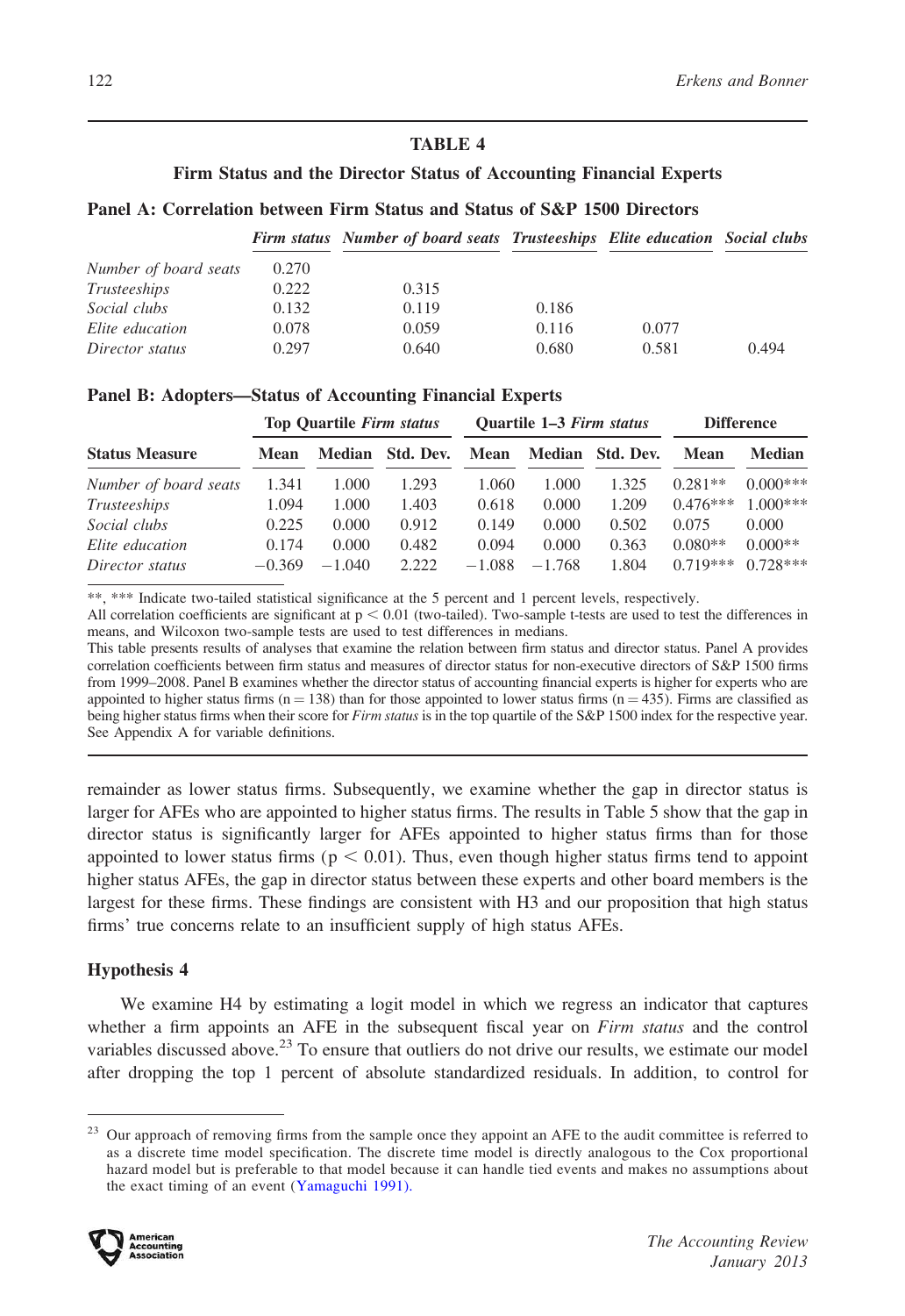#### Status Measure Top Quartile Firm status Quartile 1–3 Firm status Difference Mean Median Std. Dev. Mean Median Std. Dev. Mean Median Number of board seats  $-1.384$  - $-1.536$  1.387  $-0.877 -1.125$ 1.339  $-0.507***$  $-0.411***$ Trusteeships - $-0.599 -0.900$ 1.662  $-0.235$   $-0.333$ 1.255  $-0.363***$  $-0.567***$ Social clubs  $0.191 -0.182 0.940 -0.036$   $0.000$   $0.564$  $-0.155**$  $-0.182***$ Elite education  $-0.108$   $-0.200$  $0.512$  $-0.114 -0.111$ 0.421 0.006  $-0.089*$

#### TABLE 5

#### Status Gap of Accounting Financial Experts at Higher Status versus Lower Status Firms

\*, \*\*, \*\*\* Indicate two-tailed statistical significance at the 10 percent, 5 percent, and 1 percent levels, respectively.

2.210

Two-sample t-tests are used to test the differences in means, and Wilcoxon two-sample tests are used to test differences in medians.

 $-1.088 - 1.302$ 

1.952

 $0.781*** -0.863***$ 

This table presents the results of an analysis that examines whether the gap in director status between accounting financial experts and sitting directors is larger for higher status firms (n = 138) than for lower status firms (n = 435). Firms are classified as being higher status firms when their score for Firm status is in the top quartile of the S&P 1500 index for the respective year.

See Appendix A for variable definitions.

 $-1.869 -2.165$ 

Director status

residual dependence in our pooled time-series cross-sectional regression, we include year indicators, which effectively allows the unconditional hazard rate to vary by year, and cluster standard errors at the firm level.<sup>24</sup>

Table 6 presents the results of this analysis. Consistent with H4, the results presented in column (1) of table 6 show that the coefficient on Firm status is negative and significant at  $p < 0.01$  (twotailed). Moreover, average marginal effects presented in column (2) suggest that the hypothesized effect is not only statistically significant, but also economically significant. In particular, our results suggest that, compared to firms in the lowest quartile of Firm status, firms in the top quartile are approximately 4.6 percent less likely to appoint an AFE to the audit committee.<sup>25</sup> This represents more than a quarter of the 18 percent unconditional probability of appointing an AFE to the audit committee presented in Panel A of Table 2.

Table 6 also shows that many of our control variables are significantly associated with the probability of appointing an AFE to the audit committee. In particular, the table shows that firms are more likely to appoint AFEs to their audit committees when (1) firms benefit more from doing so (Log(audit fee), Past accounting difficulties, Earnings quality, and Corporate governance), (2) firms are more exposed to information sources about the benefits of doing so (Number of interlocks,  $\%$  Firms with AFE within a 50 mile radius, and  $\%$  Firms with AFE auditor), (3) firms do not require

<sup>&</sup>lt;sup>24</sup> Because we limit our analysis to S&P 1500 firms, our sample changes over time due to changes in the composition of the S&P 1500 index. Because inclusion in the S&P 1500 index is not based on a firm's decision to appoint an AFE to its audit committee, we do not expect our results to be biased due to firms exiting the sample as a result of being dropped from the S&P 1500 index. Moreover, [Guo \(1993\)](#page-25-0) shows that estimates from conditional likelihood models are not biased by late entries as long as start times for these firms' risk of experiencing the event of interest are known. In our empirical setting, all firms are assumed to be at risk (of appointing an AFE) as of 1999 even when they are not included in the sample and all firms have the same yearspecific unconditional hazard rate. Thus, we do not expect our results to be biased by firms that were added to the S&P 1500 index after 1999. Consistent with our expectation, we find that our results remain qualitatively similar

when we limit our sample to firms that appeared in our sample in 1999 (results not tabulated).<br><sup>25</sup> This percentage was computed by multiplying the coefficient on *Firm status* presented in Column (2) of Table 6  $(-0.039)$  by the interquartile range of Firm status  $(0.452+0.716)$  presented in Panel B of Table 1.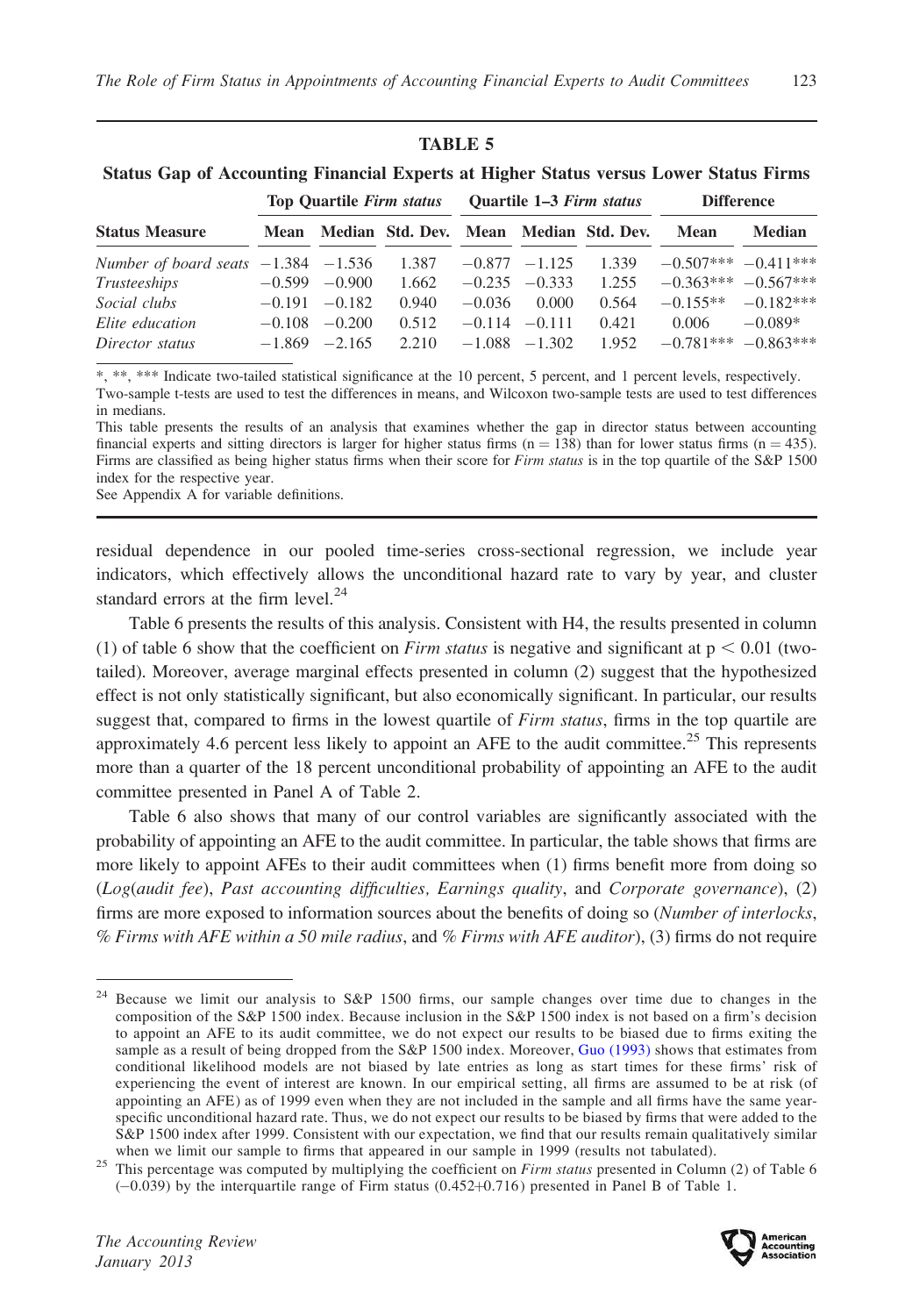#### TABLE 6

# Firm Status and Accounting Financial Expert Audit Committee Appointments

|                                          | Predicted       | (1)<br>Coefficient | (2)<br>Avg. Marginal Effect |
|------------------------------------------|-----------------|--------------------|-----------------------------|
| <b>Explanatory Variable</b>              | <b>Relation</b> | [Z-statistic]      | [Z-statistic]               |
| Intercept                                |                 | $-6.186***$        |                             |
|                                          |                 | $[-5.764]$         |                             |
| Firm status                              |                 | $-0.299***$        | $-0.039***$                 |
|                                          |                 | $[-3.798]$         | $[-3.790]$                  |
| Log(audit fee)                           | $^{+}$          | $0.286***$         | $0.037***$                  |
|                                          |                 | [4.227]            | [4.238]                     |
| Past accounting difficulties             | $^{+}$          | $0.614**$          | $0.092**$                   |
|                                          |                 | [2.258]            | [1.981]                     |
| Earnings quality                         |                 | $-0.338*$          | $-0.044*$                   |
|                                          |                 | $[-1.829]$         | $[-1.832]$                  |
| Litigation risk                          | $^{+}$          | 2.395              | 0.309                       |
|                                          |                 | [1.191]            | [1.192]                     |
| Corporate governance                     |                 | $-0.342***$        | $-0.043***$                 |
|                                          |                 | $[-3.255]$         | $[-3.587]$                  |
| Number of interlocks                     | $^{+}$          | $0.094***$         | $0.012***$                  |
|                                          |                 | [2.716]            | [2.719]                     |
| % Firms with AFE within a 50 mile radius | $^{+}$          | $0.583**$          | $0.075**$                   |
|                                          |                 | [2.144]            | [2.142]                     |
| % Firms with AFE auditor                 | $^{+}$          | $0.952***$         | $0.123***$                  |
|                                          |                 | [3.194]            | [3.185]                     |
| Foreign sales                            |                 | $-0.024$           | $-0.003$                    |
|                                          |                 | $[-0.175]$         | $[-0.176]$                  |
| Industrial diversification               |                 | $-0.016$           | $-0.002$                    |
|                                          |                 | $[-0.053]$         | $[-0.053]$                  |
| Market-to-book                           |                 | $-0.022***$        | $-0.003***$                 |
|                                          |                 | $[-2.829]$         | $[-2.824]$                  |
| Leverage                                 |                 | 0.118              | 0.015                       |
|                                          |                 | [0.316]            | [0.316]                     |
| Advertising intensity                    |                 | 3.401              | 0.438                       |
|                                          |                 | [1.438]            | [1.436]                     |
| Capital intensity                        |                 | 0.025              | 0.003                       |
|                                          |                 | [0.123]            | [0.124]                     |
| R&D intensity                            |                 | 0.285              | 0.037                       |
|                                          |                 | [0.930]            | [0.929]                     |
| Industry adjusted 5-year return          |                 | $-0.072***$        | $-0.009***$                 |
|                                          |                 | $[-2.940]$         | $[-2.938]$                  |
| $Log(firm \, age)$                       |                 | $-0.220***$        | $-0.028***$                 |
|                                          |                 | $[-2.772]$         | $[-2.778]$                  |
| Industry indicators                      |                 | Yes                | Yes                         |
| Year indicators                          |                 | Yes                | Yes                         |
| Number of obs.                           |                 | 3,554              | 3,554                       |
| $Pseudo-R2$                              |                 | 0.099              | 0.099                       |

(continued on next page)

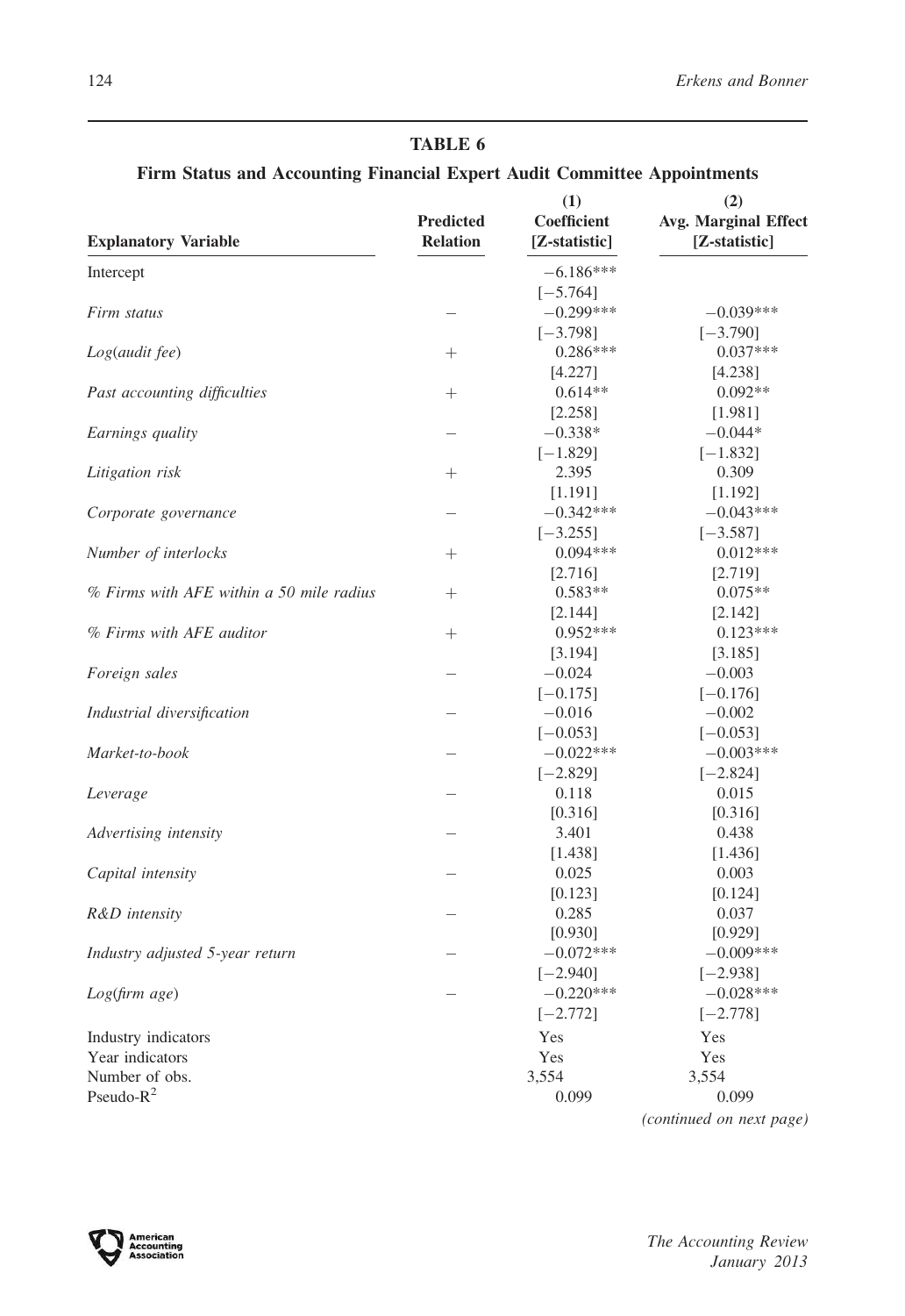#### TABLE 6 (continued)

expertise in areas that AFEs may lack (*Market-to-book*), and (4) firms are less resistant to change (Industry adjusted 5-year return, and  $Log(firm \, age)$ ).

Taken together, our findings for H1–H4 are consistent with higher status firms being less likely to appoint AFEs to their audit committees due to concerns related to these individuals' status among S&P 1500 directors. Specifically, we suggest that the status-related concerns reflect sitting directors' anticipation that firm status may be damaged with AFEs' appointment and/or sitting directors' personal incentives related to the opportunity to secure other prestigious positions through connections with fellow directors. We examine these specific explanations below, after ruling out various alternative explanations for our findings for H1 and H4.

#### Ruling Out Alternative Explanations

#### H1: The Propensity to Appoint AFEs

First, we ensure that our results regarding status differences between AFEs and other audit committee appointees are robust to controlling for a firm's propensity to appoint an AFE to its audit committee. The results of these analyses are presented in Table 7. Panel A presents an analysis in which we match AFEs to other audit committee appointees based on the appointing firm's propensity to appoint one or more AFEs to the audit committee. In particular, we derive propensity scores from the model presented in Table 6 and require matches to have a maximum caliper difference of 0.01. The results presented in Table 7, Panel A support the results presented in Panel A of Table 3, i.e., AFEs' director status is lower than that of other audit committee appointees. Panel B of Table 7 shows that we find similar results when we adjust audit committee appointees' status for the average status of sitting directors. Because a comparison of the covariates of matched firms showed that not all covariates were balanced, we also performed multivariate regressions in which we regressed the status characteristics of matched audit committee appointees on an indicator that captures whether the appointee was an AFE and on the other variables used in the model presented in Table 6. The coefficients, t-statistics, and p-values of coefficients on the AFE indicator are presented in Table 7, Panel C. Consistent with the results discussed above, the coefficients are all negative and significant at  $p < 0.05$ . Thus, our results for H1 are robust to controlling for factors that influence firms' decisions to appoint AFEs to their audit committees.

#### H1: Personal Social Status of AFEs

Prior research has found that firms tend to appoint directors who are similar in personal social status, as reflected by demographics, to sitting directors (e.g., [Westphal and Zajac 1995\).](#page-26-0) Thus, it is important to ensure that our findings are not driven by differences in demographics between AFEs and other directors. To examine this alternative explanation, we repeat the analyses presented in Table 7 using audit committee appointees' age, gender, and level of education [\(Fiske 2010\).](#page-25-0) We find that AFEs do not differ from other audit committee appointees with respect to whether they are male or have a graduate degree (results not tabulated). We do find that AFEs are, on average, one



<sup>\*, \*\*, \*\*\*</sup> Indicate two-tailed statistical significance at the 10 percent, 5 percent, and 1 percent levels, respectively. This table presents the results of a logit regression that examines the influence of firm status on the appointment of accounting financial experts to audit committees. The model is estimated after dropping the top 1 percent of absolute standardized residuals. In addition, Z-statistics are computed using firm-level cluster robust standard errors, and marginal effects are computed using the average of discrete or partial changes over all observations ([Bartus 2005\).](#page-24-0) See Appendix A for variable definitions.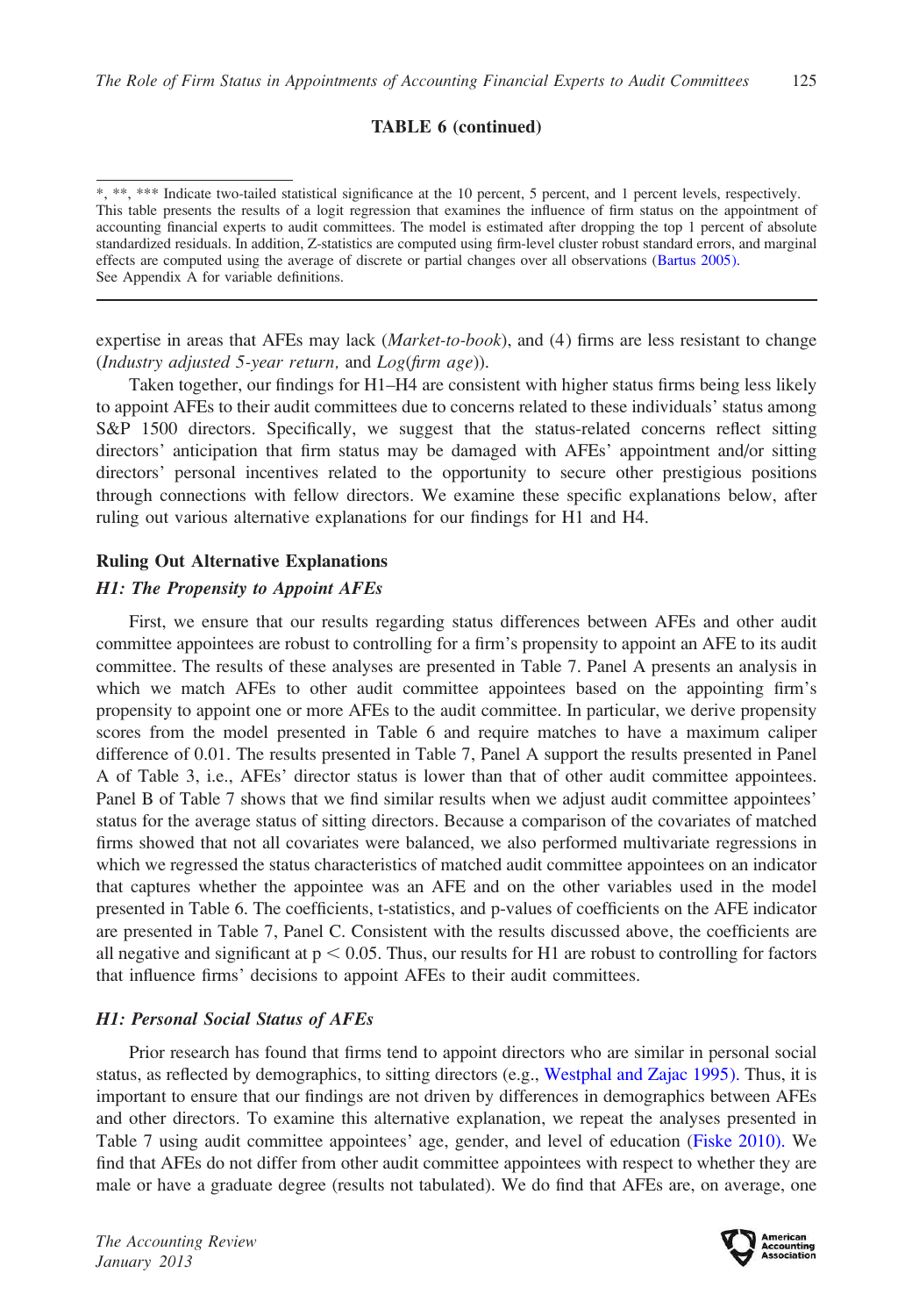#### TABLE 7

Robustness Tests: The Propensity to Appoint AFEs

Panel A: Director Status Gap between Accounting Financial Experts and Other Audit Committee Appointees

|                       | <b>Accounting Financial Experts</b><br>$(n = 573)$ |               |           | Other<br>$(n = 573)$ |                  |                       | <b>Difference</b>       |               |
|-----------------------|----------------------------------------------------|---------------|-----------|----------------------|------------------|-----------------------|-------------------------|---------------|
| <b>Status Measure</b> | Mean                                               | <b>Median</b> | Std. Dev. |                      |                  | Mean Median Std. Dev. | Mean                    | <b>Median</b> |
| Number of board seats | 1.127                                              | 1.000         | 1.322     | 1.375                | 1.000            | 1.575                 | $-0.248***$             | $0.000***$    |
| <i>Trusteeships</i>   | 0.733                                              | 0.000         | 1.274     | 1.136                | 0.000            | 2.792                 | $-0.403***$             | $0.000***$    |
| Social clubs          | 0.168                                              | 0.000         | 0.626     | 0.312                | 0.000            | 1.067                 | $-0.145***$             | $0.000**$     |
| Elite education       | 0.113                                              | 0.000         | 0.396     | 0.171                | 0.000            | 0.504                 | $-0.058**$              | $0.000*$      |
| Director status       | $-0.915$                                           | $-1.446$      | 1.935     |                      | $-0.235 - 1.029$ | 3.063                 | $-0.679***$ $-0.417***$ |               |

#### Panel B: Status Gap after Adjusting for the Average Status of Sitting Directors

|                       |             | $(n = 573)$   | <b>Accounting Financial Experts</b> | <b>Other</b><br>$(n = 573)$ |                       | <b>Difference</b> |               |
|-----------------------|-------------|---------------|-------------------------------------|-----------------------------|-----------------------|-------------------|---------------|
| <b>Status Measure</b> | <b>Mean</b> | <b>Median</b> | Std. Dev.                           |                             | Mean Median Std. Dev. | Mean              | <b>Median</b> |
| Number of board seats | $-0.999$    | $-1.167$      | 1.367                               | $-0.892 - 1.100$            | 1.612                 | $-0.107$          | $-0.067$      |
| <i>Trusteeships</i>   | $-0.323$    | $-0.333$      | 1.371                               | $-0.040 - 0.429$            | 2.702                 | $-0.283**$        | 0.095         |
| Social clubs          | $-0.073$    | 0.000         | 0.677                               | $0.025 - 0.100$             | 1.089                 | $-0.098*$         | 0.100         |
| Elite education       | $-0.112$    | $-0.143$      | 0.444                               | $-0.059 - 0.143$            | 0.547                 | $-0.053*$         | 0.000         |
| Director status       | $-1.276$    | $-1.490$      | 2.042                               | $-0.838 - 1.281$            | 3.071                 | $-0.437***$       | $-0.209**$    |

# Panel C: Multivariate Regression Including the Determinants of Appointing Accounting Financial Experts

|                       | <b>Unadjusted Status Measures</b><br>(Panel A) |          |         | <b>Adjusted Status Measures</b><br>(Panel B) |          |          |         |                      |
|-----------------------|------------------------------------------------|----------|---------|----------------------------------------------|----------|----------|---------|----------------------|
|                       | Coeff.                                         | t-stat.  | p-value | Adj.- $R^2$                                  | Coeff.   | t-stat.  | p-value | Adj.- $\mathbb{R}^2$ |
| Number of board seats | $-0.174$                                       | $-2.042$ | 0.041   | 0.069                                        | $-0.123$ | $-1.388$ | 0.166   | 0.034                |
| <i>Trusteeships</i>   | $-0.327$                                       | $-2.391$ | 0.017   | 0.035                                        | $-0.271$ | $-1.880$ | 0.061   | 0.013                |
| Social clubs          | $-0.135$                                       | $-2.376$ | 0.018   | 0.013                                        | $-0.112$ | $-1.897$ | 0.058   | 0.007                |
| Elite education       | $-0.060$                                       | $-2.213$ | 0.027   | 0.003                                        | $-0.055$ | $-1.841$ | 0.066   | 0.001                |
| Director status       | $-0.589$                                       | $-3.894$ | 0.000   | 0.061                                        | $-0.481$ | $-2.989$ | 0.003   | 0.021                |

\*, \*\*, \*\*\* Indicate two-tailed statistical significance at the 10 percent, 5 percent, and 1 percent levels, respectively. Two-sample t-tests are used to test the differences in means, and Wilcoxon two-sample tests are used to test differences in medians. Multivariate regressions are estimated using firm-level cluster robust standard errors.

This table repeats the analyses presented in Table 3 after matching directors based on their firm's propensity to appoint accounting financial experts to the audit committee. The propensity scores are derived from the model presented in Table 6. Matching firms were allowed to have a maximum caliper difference of 0.01. Panel A compares the director status of accounting financial experts with the director status of other newly appointed board members who are assigned to the audit committee. Panel B repeats this analysis after adjusting the status measures for the average status of sitting nonexecutive directors. Panel C presents the results of multivariate regressions of each status measure on an indicator that captures whether the audit committee appointee is an accounting financial expert and the determinants of accounting financial experts on audit committees of the model presented in Table 6.

See Appendix A for variable definitions.

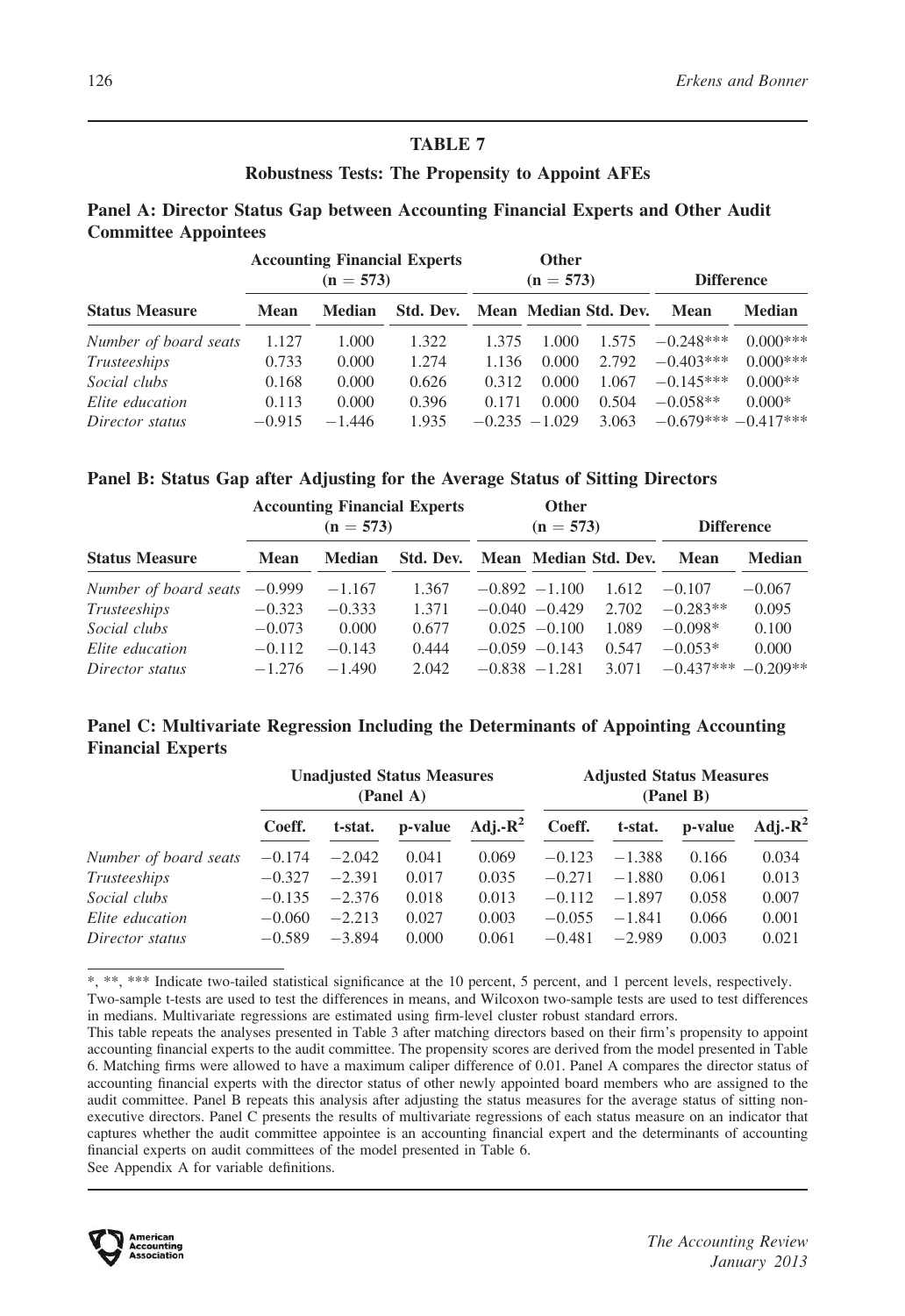year younger than other audit committee appointees, but this effect vanishes once we adjust for the average age of sitting directors. Thus, it does not appear that AFEs' personal social status is driving our results.

#### H4: Measurement of Firm Status

A concern regarding our main finding of a negative relation between firm status and the probability of appointing an AFE is that our Firm status measure is correlated with some firm characteristic that is not included in our model, but that has an important influence on a firm's decision to appoint an AFE. This may particularly be a concern for the firm size component of the measure as size has been shown to be associated with a large number of other factors. Thus, we perform several sensitivity tests to ensure that our results are not driven by the inclusion of firm size in the firm status measure. First, we examine the extent to which our results are driven by each component of the measure. Untabulated results show that the coefficient on each component is negative and marginally significant at  $p < 0.10$  (two-tailed) when we estimate the model in Table 6 after replacing the Firm status measure with the component. Thus, our results are not driven by any given component of our firm status measure. Second, we replace the market capitalization component with a measure of the firm's annual ranking by revenue in its Fama-French 48-industry group classification in the principal component factor analysis that we use to compute Firm status.<sup>26</sup> Then we estimate the model in Table 6 using this revised *Firm status* measure and including a logarithmic transformation of the firm's market capitalization to control for firm size. Untabulated results indicate that the coefficient on the revised Firm status measure is negative and significant at  $p < 0.05$ , consistent with our results not being driven by the inclusion of firm size in the firm status measure.

#### H4: Benefits, Demand for other Types of Expertise, and Resistance to Change

Next, we perform several untabulated additional analyses to ensure that our results are not driven by higher status firms: (1) benefiting less from appointing AFEs to their audit committees, (2) requiring directors with different types of expertise, and (3) being more resistant to making changes to the board.

First, to ensure that our results are not driven by AFEs being less beneficial to higher status firms, we examine whether the three-day cumulative abnormal stock returns around the announcement of newly appointed AFEs are lower for higher status firms. In order to accomplish this, we follow [DeFond et al. \(2005\)](#page-25-0) and use the Lexis/Nexis database to identify press release announcement dates for the appointment of financial experts in our sample. We were able to find dates for 505 of the 573 newly appointed AFEs in our sample. We then eliminate 22 announcements because of missing returns data and 244 because of confounding events (e.g., earnings announcements, appointment of multiple directors), leaving a sample of 239 AFE appointments. We compute cumulative abnormal returns by adjusting announcement returns for the corresponding size decile portfolio return from CRSP. Consistent with [DeFond et al. \(2005\),](#page-25-0) we find that the average cumulative abnormal return is positive  $(0.7 \text{ percent})$  and significant at  $p <$  $0.05<sup>27</sup>$  However, inconsistent with AFEs being less beneficial to higher status firms, we find that

revised measure of Firm status.<br><sup>27</sup> We used the event-study methodology described in [Brown and Warner \(1985\)](#page-24-0) to compute its significance. Following [DeFond et al. \(2005\),](#page-25-0) we use an estimation period of 239 days (-244 through -6) and restrict the analysis to observations with at least 120 daily returns in the estimation period.



<sup>&</sup>lt;sup>26</sup> We use the inverse of the rank measure to ensure that a larger value of this measure corresponds to a more prominent position within an industry. The factor analysis yields only one factor with an eigenvalue greater than 1 (1.82). Subsequently, we used the standardized scoring coefficients (all positive) for this factor to compute our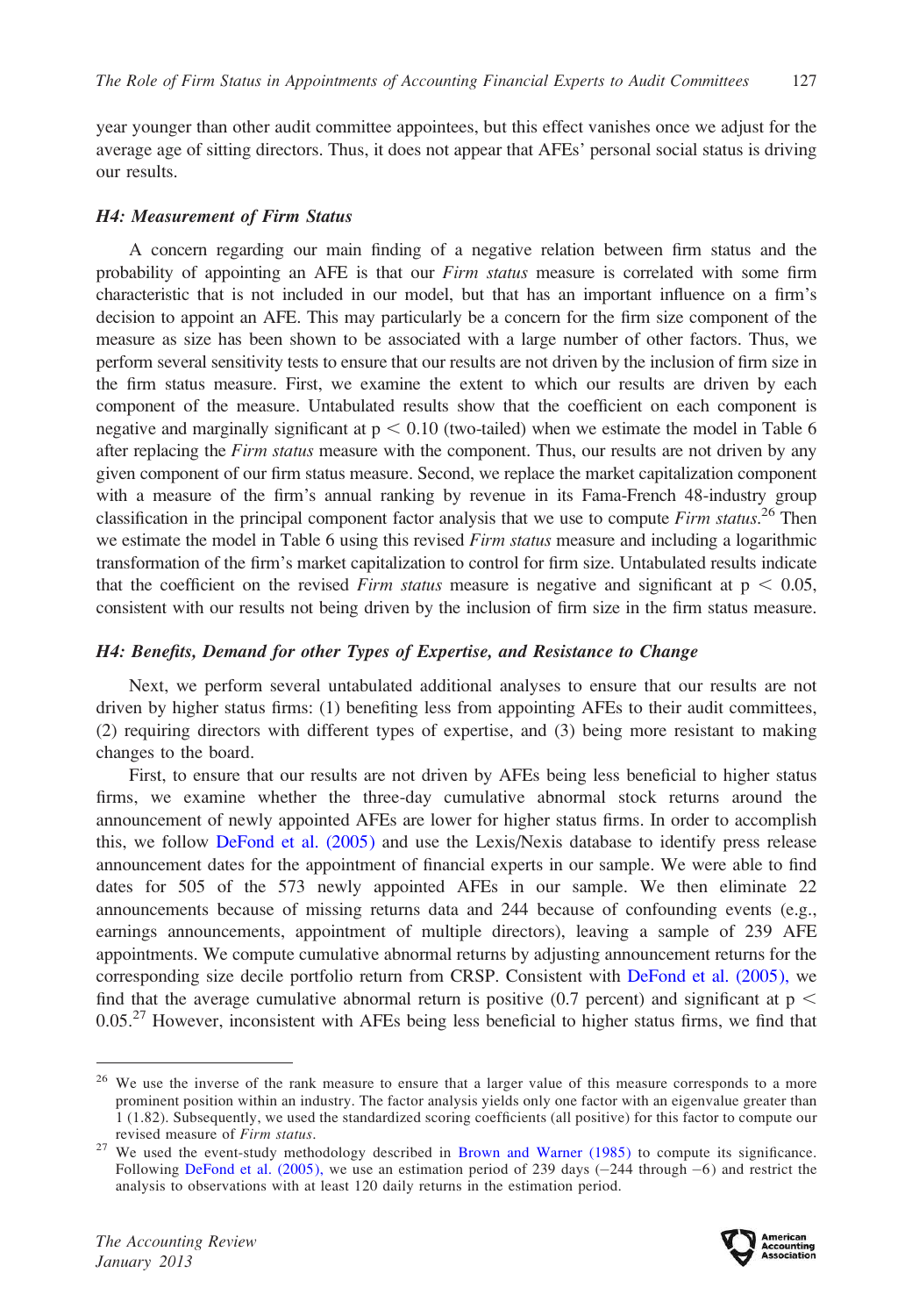the coefficient on *Firm status* is insignificant when we regress cumulative abnormal stock returns on *Firm status* and the control variables that are included in the model in Table 6. Another indicator of differential benefits of AFEs to firms is whether firms filed a comment letter with the SEC related to AFEs. To investigate this possibility, we added an indicator variable to our regression to capture letter filing. Consistent with firms' complaints being overstated, we find that the coefficient on this indicator is insignificant. $^{28}$ 

Second, with respect to firms' expertise requirements, it is only costly for firms to appoint AFEs to their boards when they have to replace a sitting director who has expertise in an area that the AFE lacks (e.g., R&D). Thus, to provide evidence that our results are not driven by higher status firms requiring their directors to have expertise that AFEs lack, we examined whether the size of a firm's board tends to increase after adding an AFE to the audit committee. We find that in approximately 54 percent of the cases, the size of a firm's board increased by at least one board seat after an AFE joined the audit committee. Moreover, we find that higher status and lower status firms are equally likely to increase the size of the board when they appoint AFEs to the audit committee. Thus, it is unlikely that our results are driven by higher status firms requiring directors with expertise that AFEs lack.

Finally, to provide additional evidence for our results not being driven by higher status firms being less likely to make changes to the board in general, we examine whether boards of higher status firms differ from those of lower status firms with respect to the proportion of non-executive directors that have tenures of less than one year. As in our previous analyses, we classify firms as being higher status firms when their score for Firm status is in the top quartile of the S&P 1500 for the respective year, and as lower status firms otherwise. We find that higher status firms do not differ from lower status firms with respect to the proportion of non-executive board members with tenures of less than one year. Thus, our results are inconsistent with higher status firms being more resistant to making changes to the board.

#### Additional Analyses

In this section, we conduct three sets of additional analyses to shed further light on our main finding of a negative relation between firm status and the probability of appointing an AFE. First, we examine whether the status effect is reduced in the post-SOX period given greatly increased regulatory pressure to focus on the quality of financial reporting. Second, we examine whether an insufficient supply of high status AFEs was an unstated rationale for firms' complaints about the initially proposed SOX requirements and those firms' subsequent reluctance to appoint AFEs. Third, we examine whether sitting directors' concerns about firm status being damaged or, instead, their personal incentives appear to have played a larger role in the reluctance to appoint AFEs.

#### Firm Status and Regulatory Pressure to Appoint AFEs

Substantially increased regulatory pressure to improve financial reporting quality occurred as a result of SOX. Moreover, changes to U.S. listing requirements in late 2003 significantly reduced the influence of CEOs on director nominations ([Carcello et al. 2011\).](#page-25-0) If these regulatory changes were effective in causing higher status firms to be more concerned about financial reporting quality and less concerned about the status of AFEs, then the impact of firm status on AFE appointments would be reduced in the post-SOX (post-2003) period.

<sup>&</sup>lt;sup>28</sup> Also consistent with there being no differences in benefits of having AFEs based on firm status, we find that the negative relation between the presence of AFEs on audit committees and the propensity to have restatements documented by prior literature [\(Abbott et al. 2004; Agrawal and Chadha 2005\)](#page-24-0) holds in our sample, but does not vary with firm status (results not tabulated).

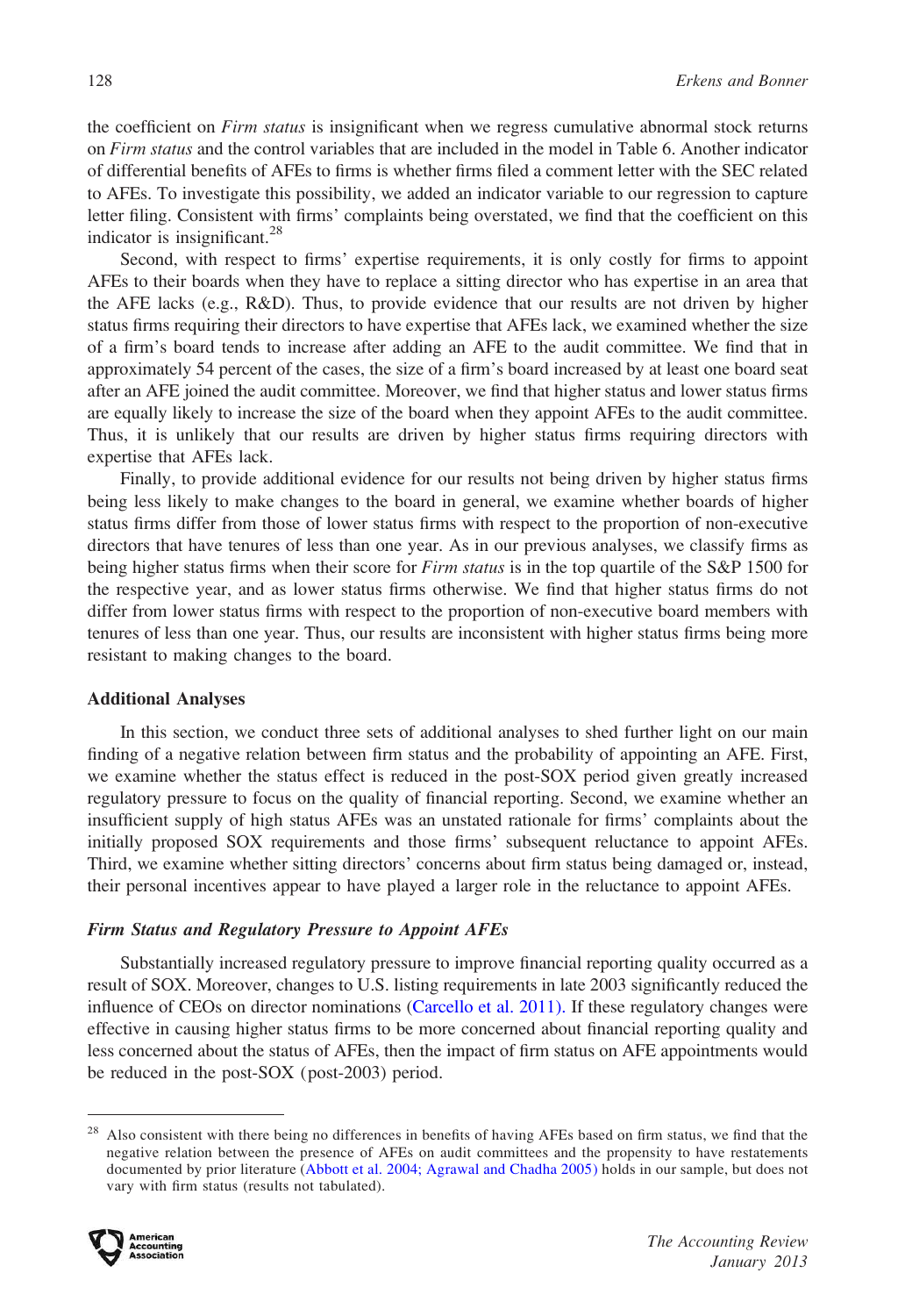To investigate this, we make the following modifications to the model presented in Table 6. First, we replace the year indicators with an indicator that equals 1 for observations during 2003– 2008, and 0 otherwise (*Post Sarbanes-Oxley Act*).<sup>29</sup> Second, we include the interaction of this indicator with Firm status. If regulatory changes in the post-SOX period caused firms to be more concerned about financial reporting quality and less concerned about the status of AFEs, then we expect the interactive effect to be positive. Untabulated analyses find that the interaction between Post Sarbanes-Oxley Act and Firm status is insignificant. However, because logit models are nonlinear, we also use the method described by [Ai and Norton \(2003\)](#page-24-0) to examine the significance of the interactive effect between *Post Sarbanes-Oxley Act* and *Firm status*. We again find this effect is insignificant. Further, follow-up tests show that the effect of status is negative and significant at p  $< 0.05$  (two-tailed) during both time periods. Thus, regulatory changes during our sample period do not appear to have influenced the impact of firm status on AFE appointments.

#### Supply Shortage of Higher Status AFEs

One stated rationale for firms' reluctance to appoint AFEs was a short supply of AFEs (e.g., [Mellon Financial 2002\),](#page-26-0) but an alternative explanation for their reluctance is a short supply of high status AFEs. To investigate this distinction, we first estimate the supply of all AFEs, and then estimate the supply of AFEs whose status is at least equal to the status of the average S&P 1500 director. In these analyses, we focus on AFEs who already serve not only on audit committees of public firms, but also on boards of S&P 1500 firms because these individuals obviously are willing and qualified to serve on audit committees of S&P 1500 firms. We focus on the supply of these individuals in the year 2002 because that is the year in which firms claimed that there was an insufficient supply. Using these restrictions, and the assumption that every AFE can serve on, at most, three public boards, we find in untabulated results that the supply of AFEs exceeded the potential demand by 36 percent. Next, to recognize that not all AFEs would have been willing to accept additional board seats due to time constraints, we exclude from our supply calculation all directors who served as CFOs during 2002; the supply of AFEs continues to exceed the potential demand by 25 percent. Finally, we examined whether our conclusion still holds after assuming that CFOs were not willing to accept additional board seats and that other types of AFEs were willing to accept, at most, one additional board seat. Although the excess demand of AFEs now largely vanishes (2 percent), our estimate of the total supply of AFEs still meets the potential demand.

To examine whether, instead, complaints reflected a shortage of high status AFEs, we further restrict the supply to those who have a *Status index* score that is equal to or larger than the average Status index score of non-executive directors serving on boards of S&P 1500 firms in the year 2002. We find that this restriction results in a significant supply shortage—of approximately 28 percent, consistent with our conjecture.<sup>30</sup>

#### Concerns about Damaging Firm Status versus Acting on Personal Incentives

Finally, higher status firms' reluctance to appoint AFEs could reflect sitting directors' concerns about firm status being damaged and/or their personal incentives related to mingling with directors of lower status. We performed several preliminary analyses to examine these explanations (results not tabulated). Inconsistent with concerns about firm status driving our results, we find that firm status is not associated with whether the market reaction to AFE appointment announcements is



<sup>&</sup>lt;sup>29</sup> We find similar results when we include the year indicators.<br><sup>30</sup> Also consistent with these results and the increased pressure created by SOX to appoint AFEs causing the shortage of high status AFEs to be more acute, we find that the average and median director status of AFEs on audit committees declined post-SOX (results not tabulated).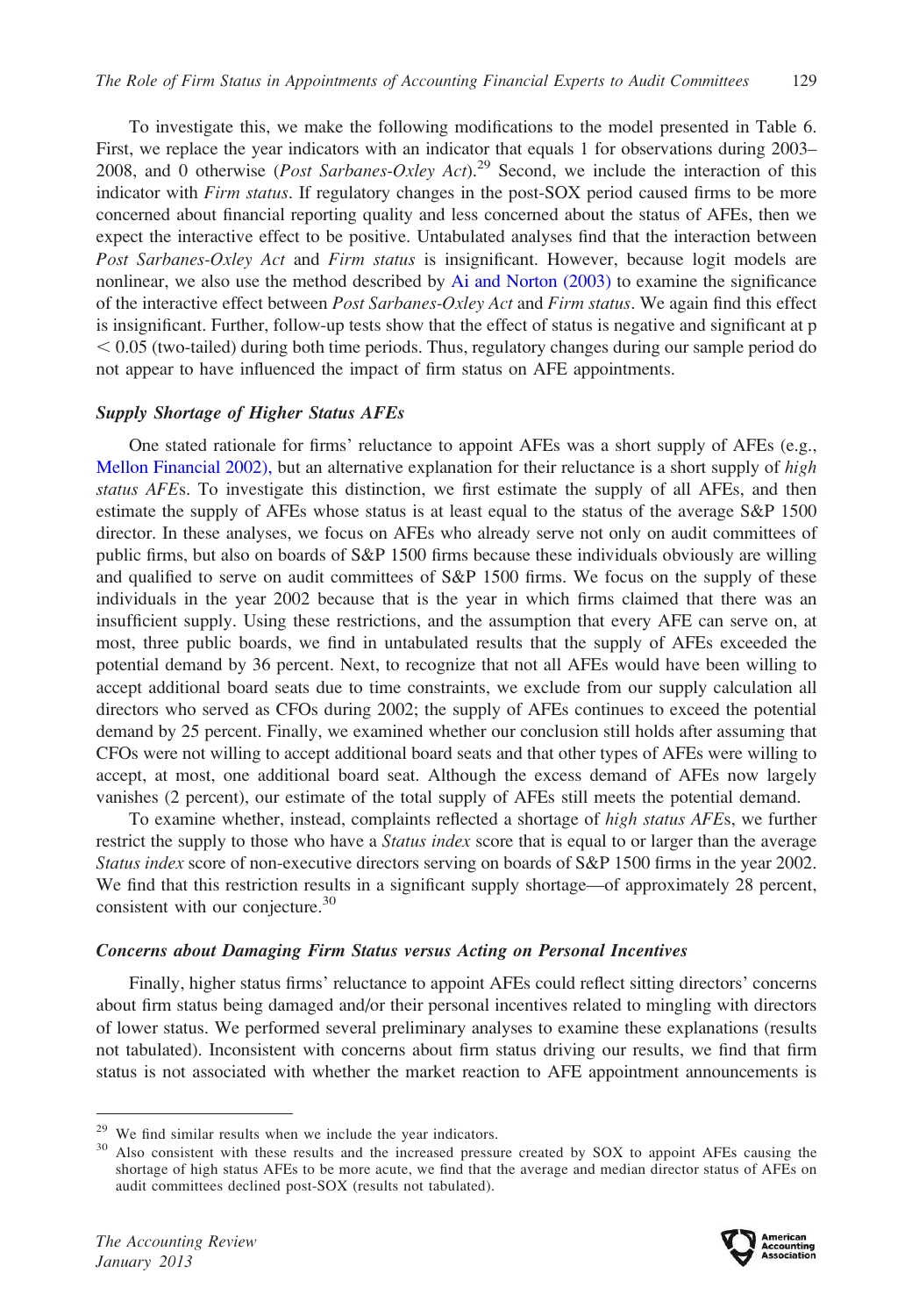negative, and that higher status firms do not experience a decline in their status scores after they appoint AFEs. However, consistent with concerns about mingling with directors of lower status driving our results, we find that firms' highest status outside directors were more likely to leave a board when an AFE, as opposed to a non-AFE, joined the audit committee. Overall, our findings provide preliminary evidence that sitting directors' personal incentives to appoint high status directors played a larger role than concerns about damaging firm status in the inverse relation between firm status and AFE appointments.

#### VI. CONCLUSION

This study examines the influence of firm status on the demand for accounting financial experts on corporate audit committees during the period 1999–2008—a time period when firms were under significant regulatory pressure to appoint such individuals. Our results suggest that higher status firms were reluctant to appoint AFEs to their audit committees because typical AFEs are of lower director status than typical directors, and the gap between the status of AFEs and sitting directors was larger for higher status firms. The larger the gap, the higher were the status-related concerns for firms and their existing board members. Concerns about damaging firm status, as well as personal incentives to appoint high status directors who would offer better networking opportunities and more certain interactions in the boardroom, could potentially explain the negative effect of firm status on appointments of experts. Preliminary analyses indicate that directors' personal incentives related to appointing higher status directors appear to have played a larger role than concerns about damaging the firm's status.

We also document several other factors that have an effect on the probability of appointing an AFE to the audit committee. Firms that have directors who serve on other boards that have AFEs, have corporations nearby with AFEs, or that have an auditor with a significant fraction of clients that have AFEs are more likely to adopt this practice. Firms that have complex accounting or past accounting problems, as well as those that have weaker earnings quality or corporate governance practices, are more likely to appoint AFEs. Finally, firms that do not need board members who have extensive knowledge in areas that AFEs lack, have lower performance, and are younger are more likely to appoint AFEs.

Our primary contribution is finding that status-related concerns can prevent firms from appointing AFEs to their boards, a result with clear implications for regulators. Specifically, the SEC allowed many firms to avoid or delay appointing AFEs by changing its originally proposed definition of ''financial expert'' to include high status individuals without direct, experience-based knowledge of GAAP. In doing so, the SEC moved away from the rapid improvement of financial reporting that was intended by SOX ([U.S. Congress 2002\)](#page-26-0) and, thus, may have contributed to subsequent financial reporting problems. Our findings are consistent with the ''regulated getting to the regulators'' ([Roe 2005\),](#page-26-0) and perhaps doing so because of directors' concerns for their own welfare.

This study has several limitations that could be addressed by future research. First, we use proxies for firm and director status because of the inability to measure these constructs more directly, perhaps via a questionnaire. While we use multiple proxies, these proxies may capture factors in addition to status. Second, 39 percent of S&P 1500 firms had AFEs on their audit committees in 1999; as such, our findings are limited to the remaining S&P 1500 firms that faced significant regulatory pressure to add AFEs to their audit committees. It is possible that firm status has different effects on corporate governance practices when these practices occur voluntarily rather than due to regulatory pressure. Third, in order to focus on firms for which status should be particularly salient, we examine factors that affect the appointment of AFEs at large (S&P 1500) firms. Existing studies suggest that the appointment of AFEs to the boards of smaller firms may be



The Accounting Review January 2013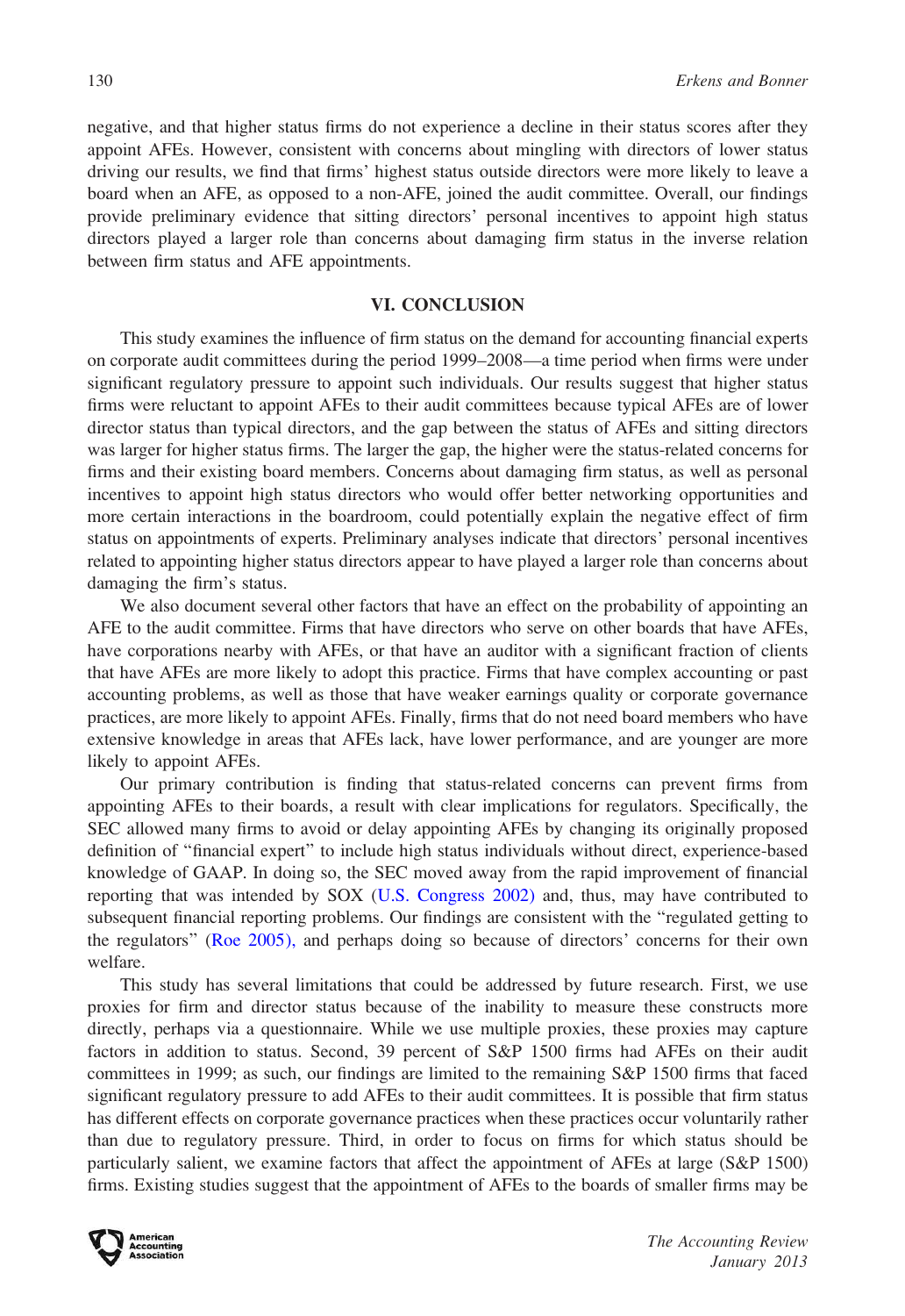<span id="page-24-0"></span>affected by different factors (e.g., [Carcello et al. 2009\).](#page-25-0) Finally, and most important, while we conduct analyses to explore why higher status firms, when faced with a larger gap in status between AFE board candidates and sitting directors, are less likely to appoint those experts, these analyses are preliminary. Further investigation of the extent to which directors' personal incentives drive not only this decision, but also other corporate governance decisions would be of interest.

#### **REFERENCES**

- Abbott, L. J., S. Parker, and G. F. Peters. 2004. Audit committee characteristics and restatements. [Auditing:](http://dx.doi.org/10.2308/aud.2004.23.1.69) [A Journal of Practice & Theory](http://dx.doi.org/10.2308/aud.2004.23.1.69) 23 (1): 69–87.
- Agoglia, C. P., T. S. Doupnik, and G. T. Tsakumis. 2011. Principles-based versus rules-based accounting standards: The influence of standard precision and audit committee strength on financial reporting decisions. [The Accounting Review](http://dx.doi.org/10.2308/accr.00000045) 86 (3): 747–767.
- Agrawal, A., and S. Chadha. 2005. Corporate governance and accounting scandals. [Journal of Law and](http://dx.doi.org/10.1086/430808) [Economics](http://dx.doi.org/10.1086/430808) 48 (4): 371–406.
- Ai, C., and E. Norton. 2003. Interaction terms in logit and probit models. [Economic Letters](http://dx.doi.org/10.1016/S0165-1765(03)00032-6) 80 (1): 123–129.
- Baker, H. K., and A. L. Phillips. 1999. Career paths of corporate CFOs and treasurers. Financial Practice and Education 9 (2): 38–50.
- Bamber, L. S., J. X. Jiang, and I. Y. Wang. 2010. What's my style? The influence of top managers on voluntary corporate financial disclosure. [The Accounting Review](http://dx.doi.org/10.2308/accr.2010.85.4.1131) 85 (4): 1131-1162.
- Bartus, T. 2005. Estimation of marginal effects using margeff. Stata Journal 5 (3): 309–329.
- Beasley, M. S., J. V. Carcello, D. R. Hermanson, and T. L. Neal. 2009. The audit committee oversight process. [Contemporary Accounting Research](http://dx.doi.org/10.1506/car.26.1.3) 26 (1): 65-122.
- Bebchuk, L., A. Cohen, and A. Ferrell. 2009. What matters in corporate governance? [Review of Financial](http://dx.doi.org/10.1093/rfs/hhn099) [Studies](http://dx.doi.org/10.1093/rfs/hhn099) 22 (2): 783–827.
- Bédard, J., S. M. Chtourou, and L. Courteau. 2004. The effect of audit committee expertise, independence, and activity on aggressive earnings management. [Auditing: A Journal of Practice & Theory](http://dx.doi.org/10.2308/aud.2004.23.2.13) 23 (2): 13–35.
- Belliveau, M. A., C. A. O'Reilly III, and J. B. Wade. 1996. Social capital at the top: Effects of social similarity and status on CEO compensation. [The Academy of Management Journal](http://dx.doi.org/10.2307/257069) 39 (6): 1568– 1593.
- Benjamin, B. A., and J. M. Podolny. 1999. Status, quality, and social order in the California wine industry. [Administrative Science Quarterly](http://dx.doi.org/10.2307/2666962) 44 (3): 563-589.
- Blue Ribbon Committee on Improving the Effectiveness of Corporate Audit Committees. 1999. Report and Recommendations of the Blue Ribbon Committee on Improving the Effectiveness of Corporate Audit Committees. New York, NY: New York Stock Exchange and National Association of Securities Dealers.
- Boone, C., W. Van Olffen, A. Van Witteloostuijn, and B. De Brabander. 2004. The genesis of top management team diversity: Selective turnover among top management team in Dutch newspaper publishing, 1970-94. [The Academy of Management Journal](http://dx.doi.org/10.2307/20159609) 47 (5): 633-656.
- Brandon, E. 2007. The most (and least) prestigious careers. U.S. News & World Report (August 2). Available at: <http://www.usnews.com/usnews/biztech/articles/070802/2prestige.htm>
- Brown, J. L. 2011. The spread of aggressive corporate tax reporting: A detailed examination of the corporate-owned life insurance shelter. [The Accounting Review](http://dx.doi.org/10.2308/accr.00000008) 86 (1): 23–57.
- Brown, S. J., and J. B. Warner. 1985. Using daily stock returns: The case of event studies. [Journal of](http://dx.doi.org/10.1016/0304-405X(85)90042-X) [Financial Economics](http://dx.doi.org/10.1016/0304-405X(85)90042-X) 14 (1): 3–31.
- Bureau of Labor Statistics. 2011. Occupational Employment and Wages News Release. Washington, DC: United States Department of Labor.
- Burks, J. J. 2011. Are investors confused by restatements after Sarbanes-Oxley? [The Accounting Review](http://dx.doi.org/10.2308/accr.00000017) 86 (2): 507–539.
- Burnsed, B. 2011. Where the Fortune 500 CEOs went to school. U.S. News & World Report (January 3). Available at: [http://www.usnews.com/education/articles/2011/01/03/where-the-fortune-500-ceos](http://www.usnews.com/education/articles/2011/01/03/where-the-fortune-500-ceos-went-to-college)[went-to-college](http://www.usnews.com/education/articles/2011/01/03/where-the-fortune-500-ceos-went-to-college)

The Accounting Review January 2013

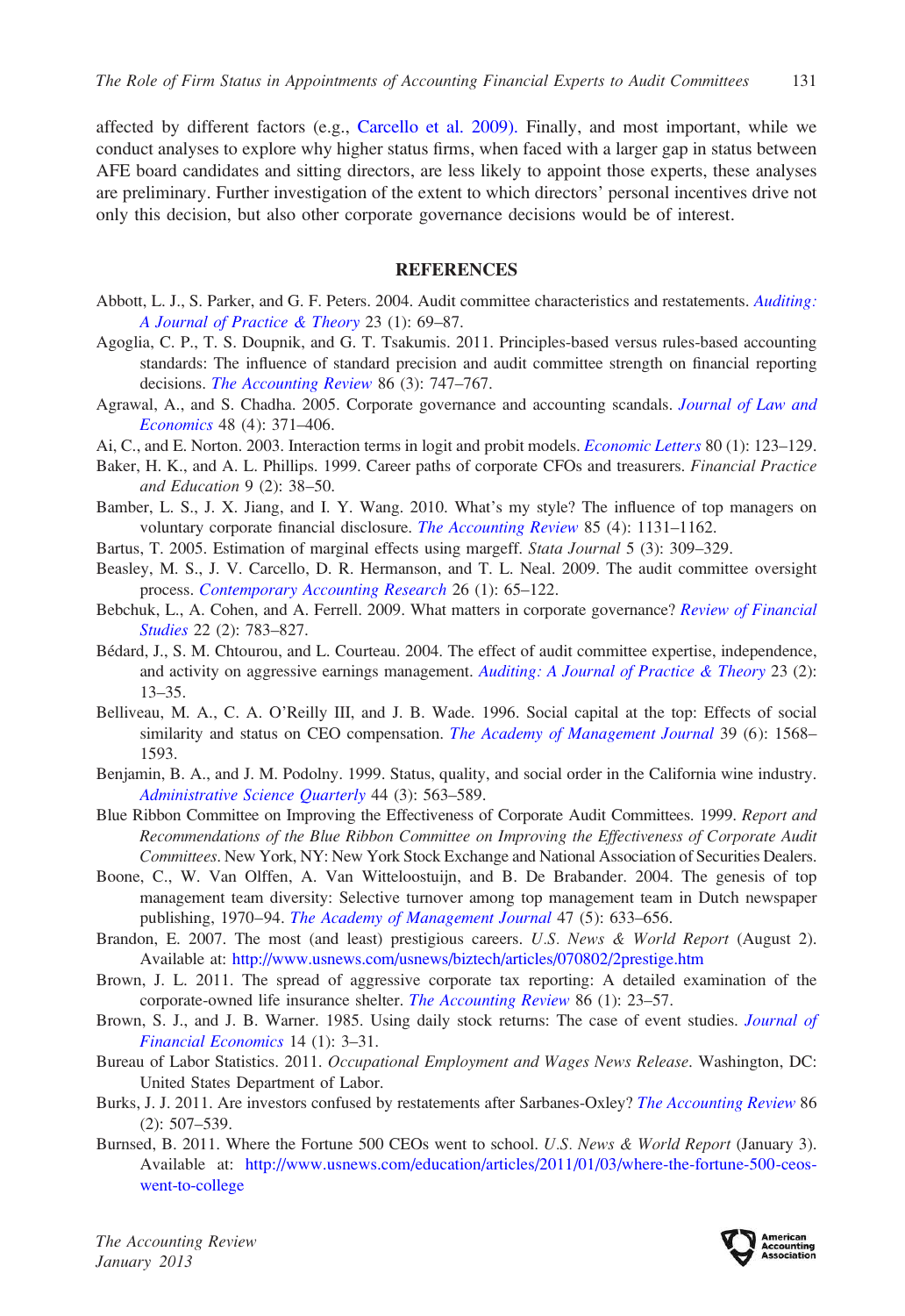- <span id="page-25-0"></span>Byrne, D., G. L. Clore, Jr., and P. Worchel. 1966. Effect of economic similarity-dissimilarity on interpersonal attraction. [Journal of Personality and Social Psychology](http://dx.doi.org/10.1037/h0023559) 4 (2): 220–224.
- Carcello, J. V., C. W. Hollingsworth, A. Klein, and T. L. Neal. 2009. The Role of Audit Committee Financial Experts in the Post-SOX Era: Have Smaller Public Companies Benefited Disproportionately? Working paper, The University of Tennessee.
- Carcello, J. V., T. L. Neal, Z.-V. Palmrose, and S. Scholz. 2011. CEO involvement in selecting board members, audit committee effectiveness, and restatements. [Contemporary Accounting Research](http://dx.doi.org/10.1111/j.1911-3846.2010.01052.x) 28 (2): 396–430.
- Carpenter, M. A., T. G. Pollock, and M. M. Leary. 2003. Testing a model of reasoned risk-taking: Governance, the experience of principals and agents, and global strategy in high-technology IPO firms. [Strategic Management Journal](http://dx.doi.org/10.1002/smj.338) 24 (9): 803–820.
- Coles, J. L., N. D. Daniel, and L. Naveen. 2008. Boards: Does one size fit all? [Journal of Financial](http://dx.doi.org/10.1016/j.jfineco.2006.08.008) [Economics](http://dx.doi.org/10.1016/j.jfineco.2006.08.008) 87 (2): 329–356.
- Davidson, W., B. Xie, and W. Xu. 2004. Market reaction to voluntary announcements of audit committee appointments: The effect of financial expertise. [Journal of Accounting and Public Policy](http://dx.doi.org/10.1016/j.jaccpubpol.2004.06.001) 23 (4): 279–293.
- Davis, G. F., and G. E. Robbins. 2005. Nothing but net? Networks and status in corporate governance. In The Sociology of Financial Markets, edited by K. Knorr-Cetina, and A. Preda, 290–311. Oxford, U.K.: Oxford University Press.
- DeFond, M. L., R. N. Hann, and X. Hu. 2005. Does the market value financial expertise on audit committees of boards of directors? *[Journal of Accounting Research](http://dx.doi.org/10.1111/j.1475-679x.2005.00166.x)* 43 (2): 153-193.
- Dhaliwal, D., V. Naiker, and F. Navissi. 2010. The association between accruals quality and the characteristics of accounting experts and mix of expertise on audit committees. [Contemporary](http://dx.doi.org/10.1111/j.1911-3846.2010.01027.x) [Accounting Research](http://dx.doi.org/10.1111/j.1911-3846.2010.01027.x) 27 (3): 787–827.
- Domhoff, G. W. 2009. Who Rules America? Challenges to Corporate and Class Dominance. 6th edition. New York, NY: McGraw-Hill.
- Erkens, D. H. 2011. Do firms use time-vested stock-based pay to keep research and development investments secret? [Journal of Accounting Research](http://dx.doi.org/10.1111/j.1475-679X.2011.00418.x) 49 (4): 861–894.
- Fahlenbrach, R., A. Low, and R. M. Stulz. 2010. Why do firms appoint CEOs as outside directors? [Journal](http://dx.doi.org/10.1016/j.jfineco.2010.01.003) [of Financial Economics](http://dx.doi.org/10.1016/j.jfineco.2010.01.003) 97 (1): 12–32.
- Fiske, S. T. 2010. Interpersonal stratification: Status, power, and subordination. In Handbook of Social Psychology, Volume 2 (5th Edition), edited by S. T. Fiske, D. T. Gilbert, and G. Lindzey. Hoboken, NJ: John Wiley & Sons.
- Fleetwood Enterprises. 2002. Comment letter regarding proposed Sarbanes-Oxley provisions. Available at: <http://www.sec.gov/rules/proposed/s74002/ljmcgill1.txt>
- Fombrun, C., and M. Shanley. 1990. What's in a name? Reputation building and corporate strategy. [The](http://dx.doi.org/10.2307/256324) [Academy of Management Journal](http://dx.doi.org/10.2307/256324) 33 (2): 233–258.
- Golden West Financial. 2002. Comment letter regarding proposed Sarbanes-Oxley provisions. Available at: <http://www.sec.gov/rules/proposed/s74002/hmsandler1.htm>
- Greve, H. R. 2005. Interorganizational learning and heterogeneous social structure. [Organization Studies](http://dx.doi.org/10.1177/0170840605053539) 26 (7): 1026–1047.
- Güner, A. B., U. Malmendier, and G. Tate. 2008. Financial expertise of directors. [Journal of Financial](http://dx.doi.org/10.1016/j.jfineco.2007.05.009) [Economics](http://dx.doi.org/10.1016/j.jfineco.2007.05.009) 88 (2): 323–354.
- Guo, G. 1993. Event-history analysis for left-truncated data. [Sociological Methodology](http://dx.doi.org/10.2307/271011) 23 (1): 217-243.
- Johnson, B., and T. Lys. 1990. The market for audit services: Evidence from voluntary auditor changes. [Journal of Accounting and Economics](http://dx.doi.org/10.1016/0165-4101(90)90051-5) 12 (1-3): 281–308.
- Kellogg. 2002. Comment letter regarding proposed Sarbanes-Oxley provisions.
- Krishnan, G., and G. Visvanathan. 2008. Does the SOX definition of an accounting expert matter? The association between audit committee directors' accounting expertise and accounting conservatism. [Contemporary Accounting Research](http://dx.doi.org/10.1506/car.25.3.7) 25 (3): 827–857.
- Larcker, D. F. 2003. Discussion of: Are executive stock options associated with future earnings? [Journal of](http://dx.doi.org/10.1016/j.jacceco.2003.10.009) [Accounting and Economics](http://dx.doi.org/10.1016/j.jacceco.2003.10.009) 36 (1-3): 91–103.
- Levitt, A. 1998. The numbers game. Speech given at NYU Center for Law and Business, New York, New York.

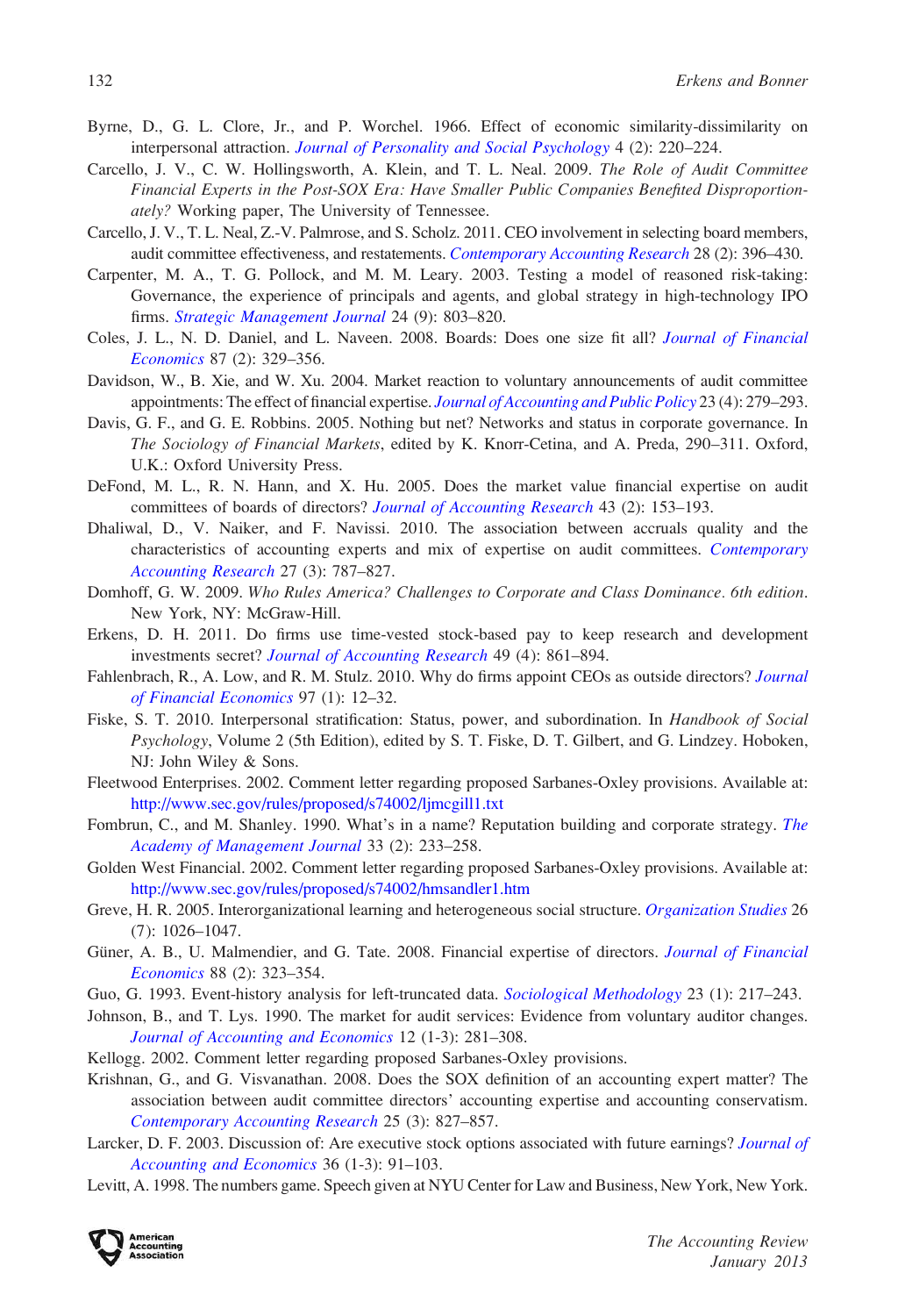- <span id="page-26-0"></span>Lindorff, D. 2003. After Enron CFO Chic? Treasury and Risk: The Future of Finance Today. Available at: <http://www.treasuryandrisk.com/2003/05/01/after-enron-cfo-chic>
- Mellon Financial. 2002. Comment letter regarding proposed Sarbanes-Oxley provisions. Available at: <http://www.sec.gov/rules/proposed/s74002/ckrasik1.htm>
- Michel, J. G., and D. C. Hambrick. 1992. Diversification posture and top management team characteristics. [The Academy of Management Journal](http://dx.doi.org/10.2307/256471) 35 (1): 9–37.
- O'Sullivan, K. 2010. Lords of the brass ring. CFO.com (March 1). Available at: [http://www.cfo.com/article.](http://www.cfo.com/article.cfm/14476835/c_14483632?f=TodayInFinance_Inside) [cfm/14476835/c\\_14483632?f](http://www.cfo.com/article.cfm/14476835/c_14483632?f=TodayInFinance_Inside)=TodayInFinance\_Inside
- Podolny, J. M. 1994. Market uncertainty and the social character of economic exchange. [Administrative](http://dx.doi.org/10.2307/2393299) [Science Quarterly](http://dx.doi.org/10.2307/2393299) 39 (3): 458-483.
- Podolny, J. M. 2005. Status Signals. Princeton, NJ: Princeton University Press.
- Reppenhagen, D. A. 2010. Contagion of accounting methods: Evidence from stock option expensing. [Review of Accounting Studies](http://dx.doi.org/10.1007/s11142-010-9128-1) 15 (3): 629–657.
- Roe, M. J. 2005. The inevitable instability of American corporate governance. In Restoring Trust in American Business, edited by J. W. Lorsch, L. Berlowitz, and A. Zelleke. Cambridge, MA: The MIT Press.
- Rogers, J. L., and P. C. Stocken. 2005. Credibility of management forecasts. [The Accounting Review](http://dx.doi.org/10.2308/accr.2005.80.4.1233) 80 (4): 1233–1260.
- Ryan, H. E. Jr., and R. A. Wiggins III. 2004. Who is in whose pocket? Director compensation, board independence, and barriers to effective monitoring. [Journal of Financial Economics](http://dx.doi.org/10.1016/j.jfineco.2003.11.002) 73 (3): 497–524.
- Schneider, B. 1987. The people make the place. *[Personnel Psychology](http://dx.doi.org/10.1111/j.1744-6570.1987.tb00609.x)* 40 (3): 437–453.
- Shropshire, C. 2010. The role of the interlocking director and board receptivity in the diffusion of practices. [Academy of Management Review](http://dx.doi.org/10.5465/AMR.2010.48463333) 35 (2): 246–264.
- Spencer Stuart. 2008. Route to the top. Available at: [http://content.spencerstuart.com/sswebsite/pdf/lib/](http://content.spencerstuart.com/sswebsite/pdf/lib/2008_RTTT_Final_summary.pdf) [2008\\_RTTT\\_Final\\_summary.pdf](http://content.spencerstuart.com/sswebsite/pdf/lib/2008_RTTT_Final_summary.pdf)
- Spencer Stuart. 2010. 2010 Spencer Stuart Board Index. Available at: [http://content.spencerstuart.com/](http://content.spencerstuart.com/sswebsite/pdf/lib/SSBI2010.pdf) [sswebsite/pdf/lib/SSBI2010.pdf](http://content.spencerstuart.com/sswebsite/pdf/lib/SSBI2010.pdf)
- Sullivan, B. N., P. Haunschild, and K. Page. 2007. Organizations non gratae? The impact of unethical corporate acts on interorganizational networks. [Organization Science](http://dx.doi.org/10.1287/orsc.1060.0229) 18 (1): 55–70.
- Taub, S. 2008. Analysts now turn first to the CFO, not CEO. CFO.com. Available at: [http://careers.cfo.com/](http://careers.cfo.com/article.cfm/11525169?f=related) [article.cfm/11525169?f](http://careers.cfo.com/article.cfm/11525169?f=related)=related
- U. S. Congress. 2002. The Sarbanes-Oxley Act of 2002. 107th Congress of the United States of America. H.R. 3763. Washington, DC: Government Printing Office.
- U.S. Securities and Exchange Commission (SEC). 2002. Proposed Rule: Disclosure Required By Sections 404, 406, and 407 of the Sarbanes-Oxley Act of 2002. Washington, DC: Government Printing Office.
- U.S. Securities and Exchange Commission (SEC). 2003. Final Rule: Disclosure Required By Sections 406 and 407 of the Sarbanes-Oxley Act of 2002. Washington, DC: Government Printing Office.
- Useem, M., and J. Karabel. 1986. Pathways to top corporate management. [American Sociological Review](http://dx.doi.org/10.2307/2095515) 51 (2): 185–200.
- Westphal, J. D., and P. Khanna. 2003. Keeping directors in line: Social distancing as a control mechanism in the corporate elite. [Administrative Science Quarterly](http://dx.doi.org/10.2307/3556678) 48 (3): 361-398.
- Westphal, J. D., and E. J. Zajac. 1995. Who shall govern? CEO/Board power, demographic similarity, and new director selection. [Administrative Science Quarterly](http://dx.doi.org/10.2307/2393700) 40 (1): 60–83.
- Yamaguchi, K. 1991. Event History Analysis. Newbury Park, CA: Sage.
- Yermack, D. 1996. Higher market valuation of companies with a small board of directors. [Journal of](http://dx.doi.org/10.1016/0304-405X(95)00844-5) [Financial Economics](http://dx.doi.org/10.1016/0304-405X(95)00844-5) 40 (2): 185–211.

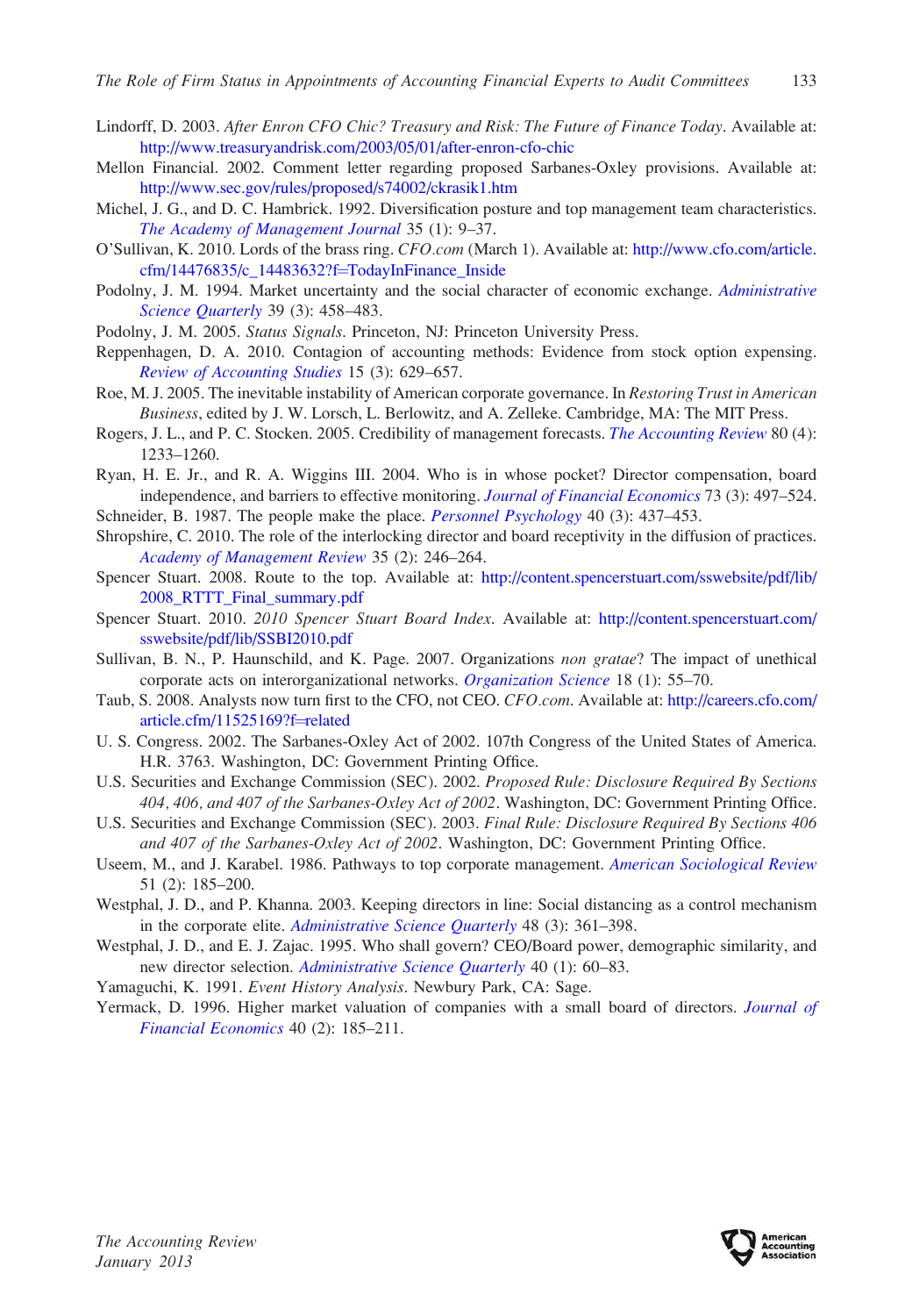# APPENDIX A

# Variable Definitions

| <b>Variable</b>                                          | <b>Definition</b>                                                                                                                                                                                                                                                                                                                                                                                                                    | <b>Source</b>                           |  |
|----------------------------------------------------------|--------------------------------------------------------------------------------------------------------------------------------------------------------------------------------------------------------------------------------------------------------------------------------------------------------------------------------------------------------------------------------------------------------------------------------------|-----------------------------------------|--|
| Market value of equity<br>Number of interlocked<br>firms | Firm's market capitalization in billions.<br>The number of firms a focal firm is tied to through<br>shared board members.                                                                                                                                                                                                                                                                                                            | Compustat<br><b>BoardEx</b>             |  |
| Fortune's most-admired<br>company rating                 | Overall score in <i>Fortune</i> magazine's annual survey<br>of America's most-admired companies. Scores<br>for firms that did not appear in the survey are<br>equal to 0.                                                                                                                                                                                                                                                            | Fortune magazine                        |  |
| Firm status                                              | Factor score derived from a principal-component<br>factor analysis of standardized measures of<br>Market value of equity, Number of interlocked<br>firms, and Fortune's most-admired company<br>rating. Measures were standardized using the<br>mean and standard deviation of each measure for<br>all firms in the S&P 1500 index.                                                                                                  | Compustat, BoardEx,<br>Fortune magazine |  |
| Number of board seats                                    | The number of public boards a director serves on.                                                                                                                                                                                                                                                                                                                                                                                    | <b>BoardEx</b>                          |  |
| Trusteeships                                             | The number of trusteeships.                                                                                                                                                                                                                                                                                                                                                                                                          | <b>BoardEx</b>                          |  |
| Social clubs                                             | The number of social club memberships.                                                                                                                                                                                                                                                                                                                                                                                               | <b>BoardEx</b>                          |  |
| Elite education                                          | Equals 2 when a director has an undergraduate<br>degree from Harvard University, Princeton<br>University, or Yale University, equals 1 when a<br>director has an undergraduate degree from<br>Columbia University, Cornell University,<br>Dartmouth College, Johns Hopkins University,<br>Massachusetts Institute of Technology, University<br>of Pennsylvania, Stanford University, or Williams<br>College, and equals 0 otherwise. | <b>BoardEx</b>                          |  |
| Director status                                          | The sum of normalized scores for Number of board<br>seats, Trusteeships, Social clubs, and Elite<br>education. Measures were normalized using the<br>mean and standard deviation of these measures<br>for all non-executive S&P 1500 directors (all<br>measures are based on calendar year-end values).                                                                                                                              | <b>BoardEx</b>                          |  |
| Audit fee                                                | Financial statement audit fees. Please note that we<br>use data reported for the year 2000 for the year<br>1999.                                                                                                                                                                                                                                                                                                                     | <b>Audit Analytics</b>                  |  |
| Log(audit fee)                                           | A logarithmic transformation of Audit fee.                                                                                                                                                                                                                                                                                                                                                                                           | <b>Audit Analytics</b>                  |  |
| Past accounting<br>difficulties                          | Equals 1 when, during the fiscal year, an SEC<br>investigation or fraud caused a firm to restate its<br>financials or a firm was sued for financial<br>statement fraud in a class action lawsuit, and 0<br>otherwise. We use data from the U.S.<br>Government Accountability Office for the year<br>1999.                                                                                                                            | <b>Audit Analytics</b>                  |  |
| Earnings quality                                         | Inverse percentile rank of absolute abnormal<br>accruals from Carcello et al. (2009). The rank is<br>computed by year and is based on the<br>constituents of the S&P 1500 index at the end of<br>each calendar year.                                                                                                                                                                                                                 | Compustat                               |  |



(continued on next page)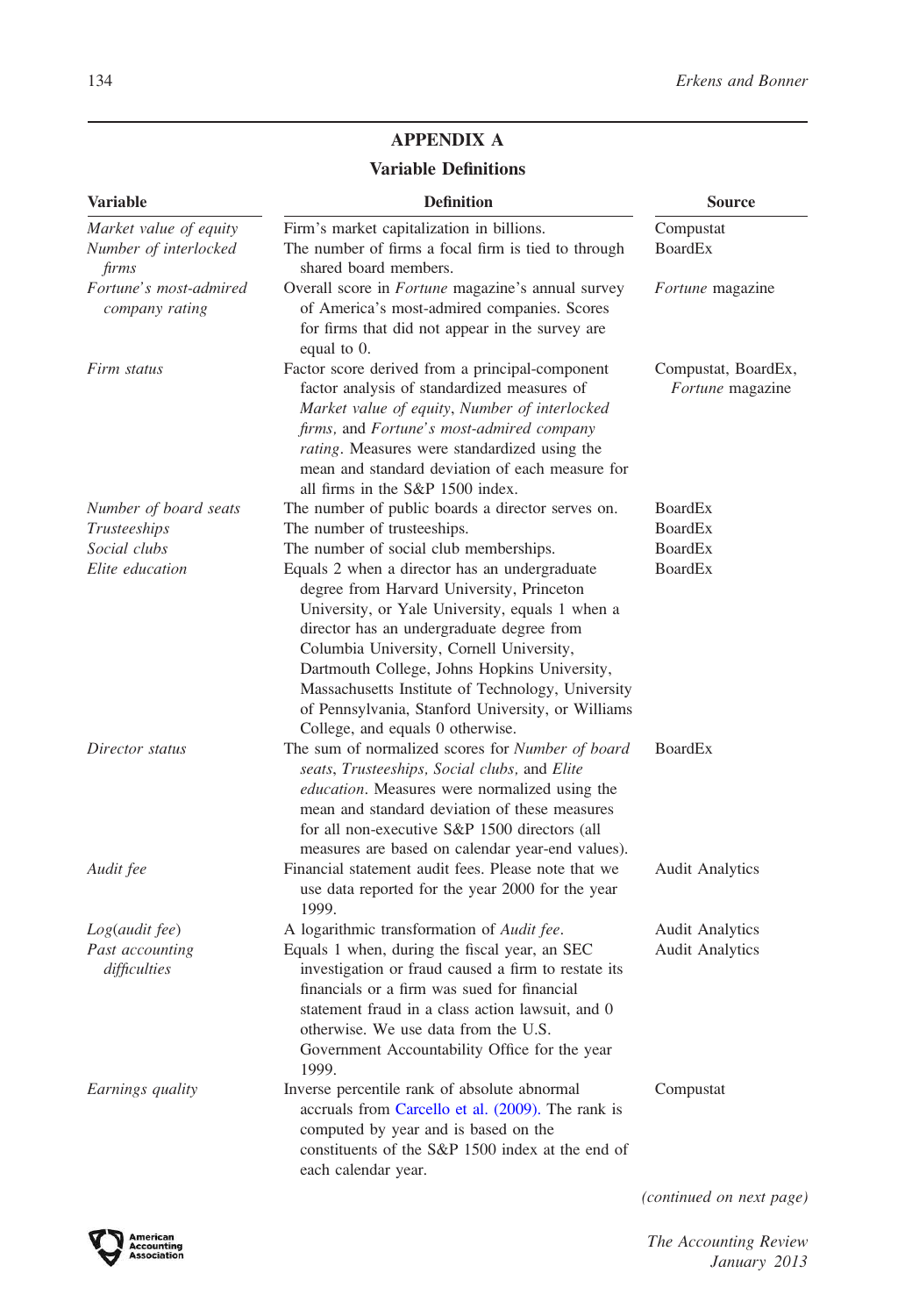| Variable                                    | <b>Definition</b>                                                                                                                                                                                                                                                                                                                                                                                                                                                                                                                                                                                                                                                                                                                                                                                                                                                                                                                                                                                                                                                                                                                                                                               | <b>Source</b>                                      |  |
|---------------------------------------------|-------------------------------------------------------------------------------------------------------------------------------------------------------------------------------------------------------------------------------------------------------------------------------------------------------------------------------------------------------------------------------------------------------------------------------------------------------------------------------------------------------------------------------------------------------------------------------------------------------------------------------------------------------------------------------------------------------------------------------------------------------------------------------------------------------------------------------------------------------------------------------------------------------------------------------------------------------------------------------------------------------------------------------------------------------------------------------------------------------------------------------------------------------------------------------------------------|----------------------------------------------------|--|
| Litigation risk                             | The probability of litigation from Rogers and<br>Stocken (2005).                                                                                                                                                                                                                                                                                                                                                                                                                                                                                                                                                                                                                                                                                                                                                                                                                                                                                                                                                                                                                                                                                                                                | Compustat, CRSP                                    |  |
| Corporate governance                        | Equals 1 when a firm's governance index score<br>(computed every year) is above the median of the<br>S&P 1500 for the respective year, and 0<br>otherwise. A firm's governance index score is<br>equal to the sum of the following six<br>dichotomized corporate governance measures: (1)<br>Board size (equals 1 when the number of<br>directors on a firm's board is less than the<br>median, and 0 otherwise), (2) Board<br>independence (equals 1 when the number of non-<br>executive board members scaled by board size is<br>greater than than 60 percent, and 0 otherwise),<br>(3) Audit committee size (equals 1 when the<br>number of audit committee members scaled by<br>board size is greater than the median, and 0<br>otherwise), (4) Audit committee independence<br>(equals 1 when all audit committee members are<br>non-executive directors, and 0 otherwise), (5)<br>Shareholders' rights (equals 1 when the<br>entrenchment index constructed by Bebchuk et<br>al. $(2009)$ is below the median, and 0 otherwise),<br>and (6) Institutional ownership (equals 1 when<br>the fraction of outstanding shares owned by<br>institutional investors is greater than the median, | BoardEx, RiskMetrics,<br>Thomson Financial         |  |
| Number of interlocks                        | and 0 otherwise).<br>The number of non-executive directors a firm<br>shares with other S&P 1500 firms that have at<br>least one AFE on the audit committee.                                                                                                                                                                                                                                                                                                                                                                                                                                                                                                                                                                                                                                                                                                                                                                                                                                                                                                                                                                                                                                     | BoardEx, RiskMetrics                               |  |
| % Firms with AFE within<br>a 50 mile radius | The percentage of S&P 1500 firms within a 50-mile<br>radius of a firm's headquarters that have at least<br>one AFE on the audit committee.                                                                                                                                                                                                                                                                                                                                                                                                                                                                                                                                                                                                                                                                                                                                                                                                                                                                                                                                                                                                                                                      | BoardEx, Compustat,<br><b>RiskMetrics</b>          |  |
| % Firms with AFE<br><i>auditor</i>          | The percentage of firms that a firm's auditor audits<br>that have at least one AFE on the audit<br>committee.                                                                                                                                                                                                                                                                                                                                                                                                                                                                                                                                                                                                                                                                                                                                                                                                                                                                                                                                                                                                                                                                                   | Audit Analytics,<br>BoardEx,<br><b>RiskMetrics</b> |  |
| Foreign sales                               | Equals 1 when a firm reports foreign sales, and 0<br>otherwise.                                                                                                                                                                                                                                                                                                                                                                                                                                                                                                                                                                                                                                                                                                                                                                                                                                                                                                                                                                                                                                                                                                                                 | Compustat                                          |  |
| Industrial diversification                  | Herfindahl-Hirschman index based on a firm's sales<br>across industries.                                                                                                                                                                                                                                                                                                                                                                                                                                                                                                                                                                                                                                                                                                                                                                                                                                                                                                                                                                                                                                                                                                                        | Compustat                                          |  |
| Market-to-book                              | Equals market value of equity divided by book<br>value of equity.                                                                                                                                                                                                                                                                                                                                                                                                                                                                                                                                                                                                                                                                                                                                                                                                                                                                                                                                                                                                                                                                                                                               | Compustat                                          |  |
| Leverage                                    | The sum of long-term debt and the current portion<br>of long-term debt scaled by total assets.                                                                                                                                                                                                                                                                                                                                                                                                                                                                                                                                                                                                                                                                                                                                                                                                                                                                                                                                                                                                                                                                                                  | Compustat                                          |  |
| Advertising intensity                       | Advertising expense scaled by sales.                                                                                                                                                                                                                                                                                                                                                                                                                                                                                                                                                                                                                                                                                                                                                                                                                                                                                                                                                                                                                                                                                                                                                            | Compustat                                          |  |
| Capital intensity                           | Gross property, plant, and equipment scaled by total<br>assets.                                                                                                                                                                                                                                                                                                                                                                                                                                                                                                                                                                                                                                                                                                                                                                                                                                                                                                                                                                                                                                                                                                                                 | Compustat                                          |  |
| R&D intensity                               | Research and development expense scaled by sales.                                                                                                                                                                                                                                                                                                                                                                                                                                                                                                                                                                                                                                                                                                                                                                                                                                                                                                                                                                                                                                                                                                                                               | Compustat                                          |  |

# APPENDIX A (continued)

(continued on next page)